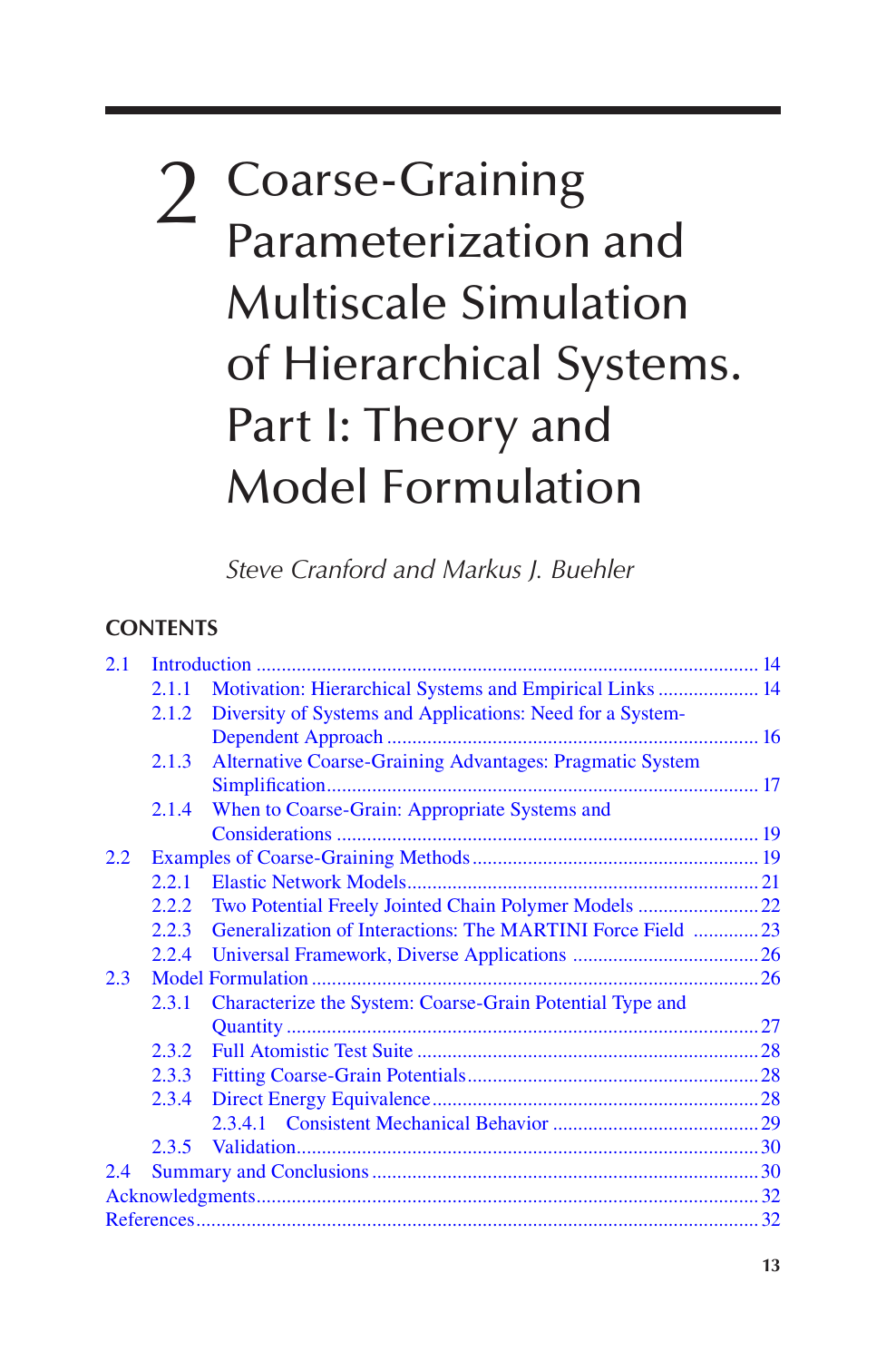#### <span id="page-1-0"></span>**2.1 [Introduction](#page-0-0)**

Coarse-grain models provide an efficient means to simulate and investigate systems in which the desired behavior, property, or response is inherently at the mesoscale those that are both inaccessible to full atomistic representations and inapplicable to continuum theory. Granted, a developed coarse-grain model can only reflect the behavior included in their governing potentials and associated parameters, and consequently, the source of such parameters typically determines the accuracy and utility of the coarse-grain model. It is our contention that a complete theoretical foundation for any system requires synergistic multiscale transitions from atomic to mesoscale to macroscale descriptions. Hierarchical "handshaking" at each scale is crucial to predict structure–property relationships, to provide fundamental mechanistic understanding, and to enable predictive modeling and material optimization to guide synthetic design efforts. Indeed, a finer-trains-coarser approach is not limited to bridge atomistic to mesoscopic scales (which is the focus of the current discussion), but can also refer to hierarchical parameterization transcending any scale, such as mesoscopic to continuum levels. Such a multiscale modeling paradigm establishes a fundamental link between atomistic behavior and the coarse-grain representation, providing a consistent theoretical approach to develop coarse-grain models for systems of various scales, constituent materials, and intended applications.

## **2.1.1 [Motivation: Hierarchical](#page-0-0) Systems and Empirical Links**

Many biological tissues are composed of hierarchical structures, which provide exceptional mechanical, optical, or chemical properties due to specific functional adaptation and optimization at all levels of hierarchy. Nature has shown that a material's structure—and not its composition alone—must be considered in the design of new material systems for use in high-performance applications. Fundamental structural arrangements and the mechanistic properties are inherently linked. Indeed, nature's integration of robustness, adaptability, and multifunctionality requires the merging of structure and material across a broad range of length scales, from nano to macro, and is apparent in biological materials such as bone, wood, and protein-based materials [1–3]. The analysis of such hierarchical materials is an emerging field that uses the relationships between multiscale structures, processes, and properties to probe deformation and failure phenomena at the molecular and microscopic levels [4].

For the current discussion, the term *hierarchical* is used loosely to indicate a material system with at least a single distinct differentiation between constituent material *components* and global system *structure*. For example, in Chapter 3 we discuss both coarse-grain modeling of carbon nanotube arrays and collagen fibrils. For the nanotube arrays, the components are defined by individual carbon nanotubes, and thus the array is considered a hierarchical structure. For the collagen fibrils, the components are defined as tropocollagen molecules, while the system of interest is the entire fibril. It is noted that tropocollagen fibrils are themselves composed of a hierarchical arrangement of polypeptide chains, which are also composed of constituent amino acids. Thus, the defined components need not be the fundamental building blocks of the system. In contrast, we define the components of alpha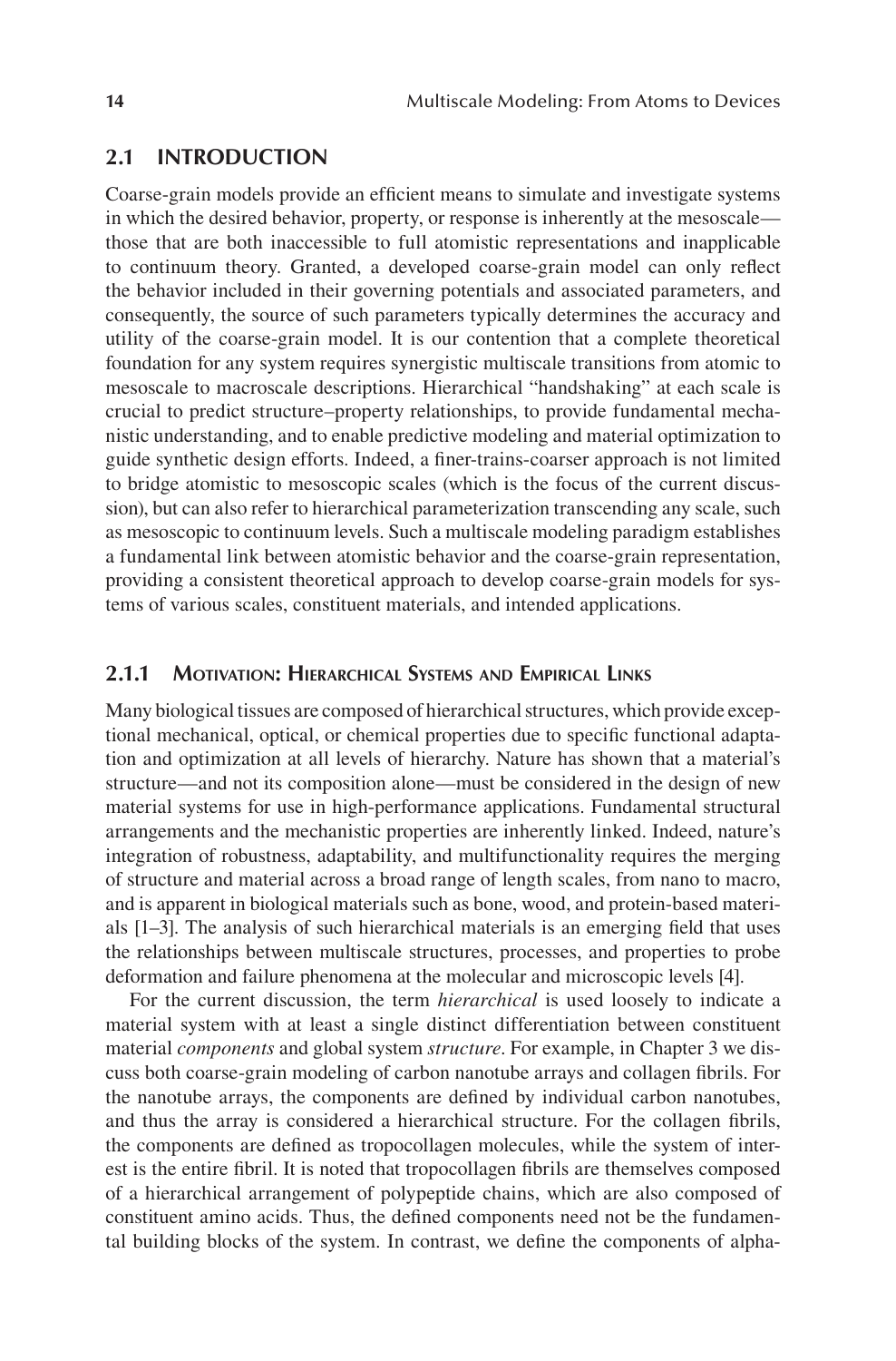helical proteins (see case study in Chapter 3) as a single-protein convolution, while the system is characterized by the entire protein, recognizing the hierarchical effects of single molecular conformations. The coarse-graining procedures discussed here focus on constituent materials that can be modeled by full atomistic techniques using classical molecular dynamics, while the system structure (and relevant behaviors) requires a fully informed coarse-grain representation. The atomistic model provides the underlying physics to the coarse-grain potentials, allowing the investigation of structure–property functions at the required length scale.

As an analogy, such multiscale model transitions can be compared to the parameterization of atomistic force fields by detailed quantum mechanical methods (Figure 2.1). It is possible to derive the force constant parameters used in full atomistic models from first principle quantum mechanical calculations [5]. More sophisticated techniques, such as density functional theory (DFT), are simplified in the parameters and functions of atomistic potentials. The atomic structure (bosons, fermions, etc.) can be considered as the material components, while bonded atoms (such as carbon– carbon bonds) can be thought of as the structural system. From this perspective, atomistic force fields can be considered as a thorough and systematic coarse-graining of quantum mechanics. The direct application of quantum mechanical results to large macromolecular systems (such as proteins) is not yet feasible because of the large number of atoms involved. As a logical extension, we analyze the results of full atomistic simulations and implement them in the fitting of mesoscopic coarse-grain potentials. Each transition involves an increase in accessible system size, length scale, and time scale, as well as a simplification of the governing theoretical models. As a consequence, details of interactions are lost, but the desired fundamental behavior



*Time and length scales*

**FIGURE 2.1** Rationale for coarse-graining approach through analogous comparison between the parameterization of atomistic force fields by detailed quantum mechanical methods to the development of coarse-grain potentials by the results of full atomistic simulations. (a) Electron charge isosurface plot of (5,5) carbon nanotube via density functional theory (DFT). (b) Segment of full atomistic model of identical carbon nanotube using carbon– carbon interactions. (c) Top view of adhered bundle of coarse-grain carbon nanotubes using potentials developed from atomistic results. Each transition involves an increase in accessible system size, length scale, and time scale, as well as a simplification of the governing theoretical models.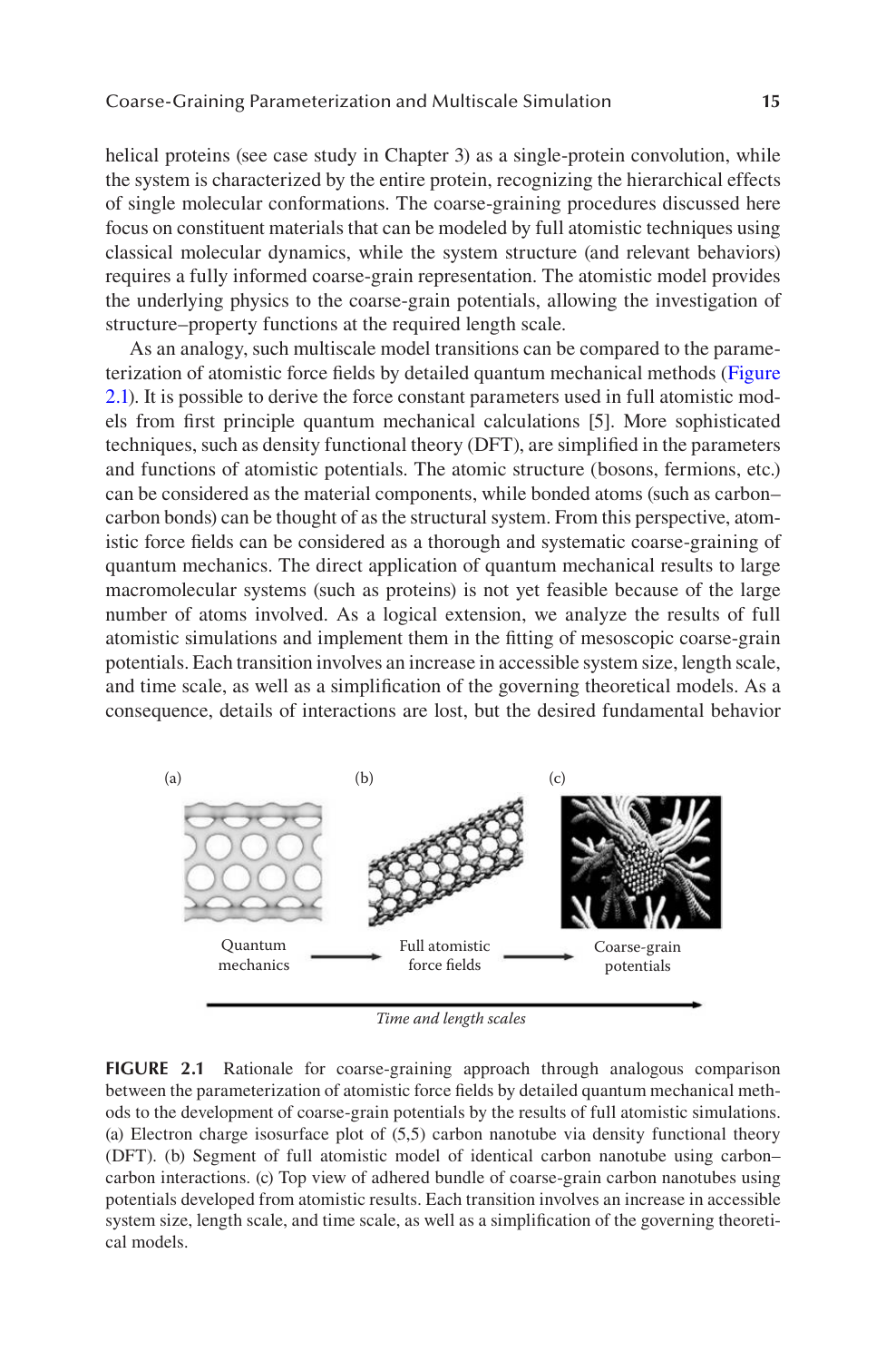<span id="page-3-0"></span>is maintained. It is noted that this "desired fundamental behavior" is dependent on the system application, and can include mechanistic behaviors, thermal or electrical properties, molecular interactions, equilibrium configurations, etc. To illustrate, an atomistic representation of carbon bonding can include terms for atom separation, angle, and bond order (such as CHARMM [6]- or AMBER [6,7]-type force fields), but lacks any description of electron structure, band gaps, or transition states found in quantum mechanical approaches such as DFT. However, the atomistic model maintains the accurate behavior of the individual carbon atoms and neglecting the effects of electrons is deemed a necessary simplification. Likewise, the coarse-graining of a carbon nanotube integrates the effects of multiple carbon bonds into a single potential. The exact distribution of carbon interactions is lost, but the behavior of the molecular structure is maintained.

The development of coarse-grain models allows the simulation of events on physical time and size scales, leading to a range of possible advances in nanoscale design and molecular engineering in a completely integrated bottom-up approach. A coarsegraining approach is intended to develop tools to investigate material properties and underlying mechanical behavior typically required for material design that systematically integrates characteristic chemical responses. However, it is emphasized that the intention is not to circumvent the need for full atomistic simulations—in contrast, coarse-graining requires accurate full atomistic representations to acquire the necessary potential parameters. The finer-trains-coarser procedure described here is an attempt to reconcile first principles derivations with hierarchical multiscale techniques by using atomistic theory with molecular dynamics simulations in lieu of empirical observations in a unified and systematic approach.

# **2.1.2 Diversity of Systems and Applications: Need for <sup>a</sup> [System-Dependent](#page-0-0) Approach**

Atomistic force fields, which must encompass atom-atom bonds and interactions, can be developed in a general formulation due to the common molecular components. For example, the behavior of carbon–carbon bonds in a carbon nanotube is similar to the alpha-carbon backbone of a protein sequence in terms of strength and bond length. A thoroughly developed atomistic force field is capable of representing a vast assortment of molecular systems. Coarse-grained potentials, conversely, are usually developed to represent a particular system, and consequently feature unique idiosyncrasies in construction and behavior. Accordingly, differences in system complexity and goals of modeling lead to difficulties in developing a universal method for coarse-graining.

Attempts to avoid this system-dependent approach (i.e., generalized coarsegraining frameworks) can potentially result in a complex coarse-grain description to account for the multitude of molecular interactions a general description must encompass. The introduction of many potentials and parameters essentially mimic the function and form of full atomistic force fields, albeit at a coarse-grain scale. Other generalized frameworks attempt to simplify the description of molecular interactions as much as possible. For example the MARTINI force field [8] has been successful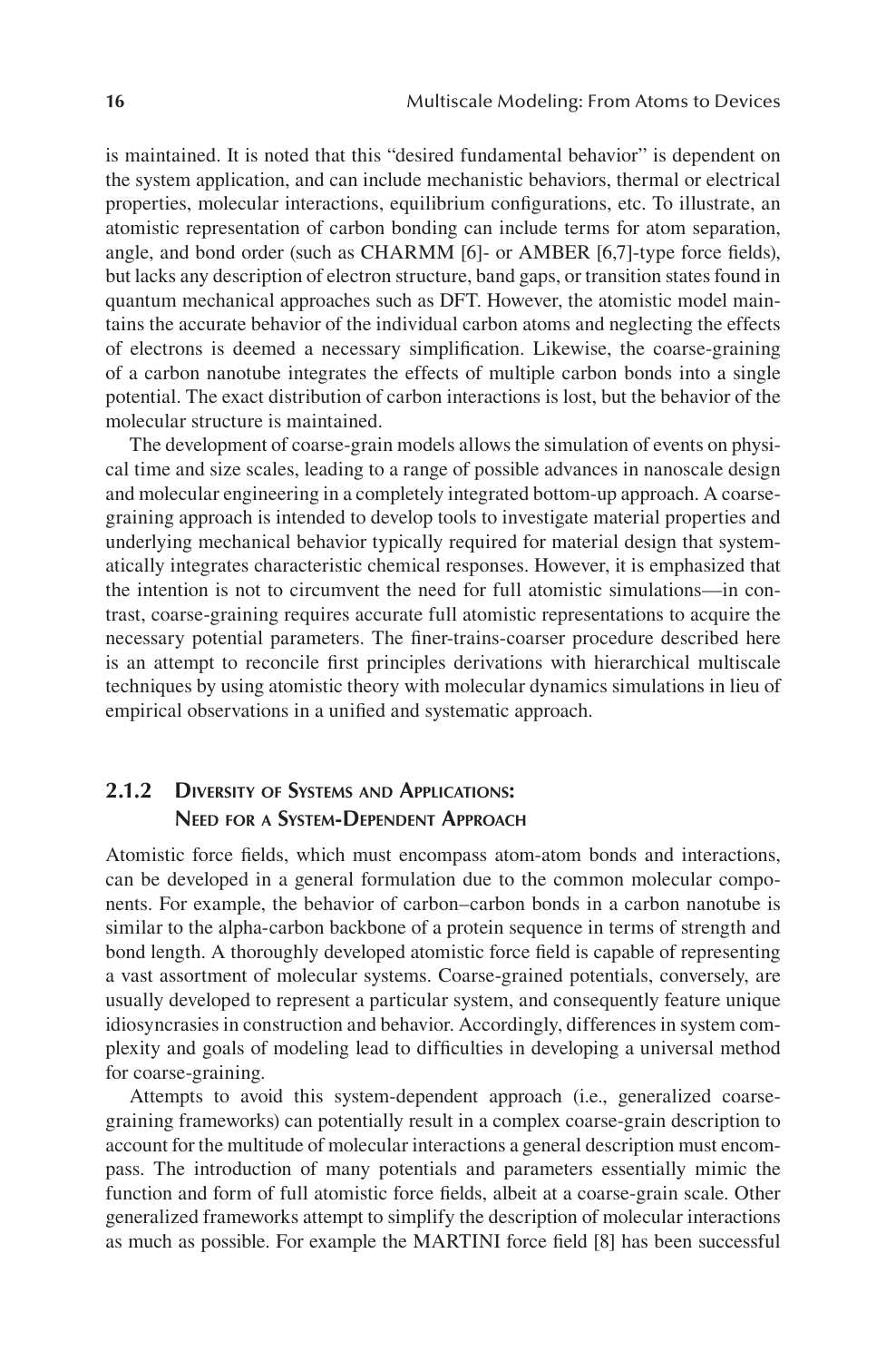<span id="page-4-0"></span>in the intent of efficiently modeling larger systems, and warrants further discussion (see Section 2.3). To capture fundamental interactions, general coarse-grain potentials developed for application to multiple systems are limited to few atom mappings (i.e., two-, four-, and six-bead models) and are beneficial and appropriate for systems where the interactions are still at the atomistic scale (i.e., proteins, polymers, etc.).

It is apparent that different material systems can be characterized by mechanical properties at the atomistic to microscale, requiring a more general coarse-graining approach to model the intended structure–property behavior. It is our proposition that a hierarchical multiscale system requires a system-dependent approach to coarsegraining. Accurate system representation is maintained at a cost of coarse-grain potential versatility. By applying a system-dependent finer-trains-coarser approach, a variety of systems can be coarse-grained and modeled for different purposes, transcending different scales and functionalities. Such derived coarse-grain potentials are not meant to be universally applicable, but provide a means to investigate a specific system under specific conditions.

# **[2.1.3 Alternative Coarse-Graining](#page-0-0) Advantages: Pragmatic System Simplification**

A commonly stated motivation and presumed primary benefit for the development of coarse-grain potentials and models is to allow the simulation of larger systems at longer time scales. Indeed, the reduction of system degrees-of-freedom and the smoother potentials implemented allow larger time-step increments (and thus time scales) and each element is typically an order of magnitude or more larger in length scale. Additionally, cheaper potential calculations (in terms of computational efficiency) can be exploited to either increase the number of coarse-grain elements (thus representing even larger systems) or simulate a relatively small system over more integration steps (further extending accessible time scales). Such benefits are inherent to any coarse-grain representation, and can serve as a *de facto* definition of the coarse-graining approach.

Nevertheless, a pragmatic approach of system simplification is found in many engineering disciplines. Complex electronic components are designed based on simplified models of circuits, with element behavior defined by such general properties as current, voltage, and resistance. Robust building structures are analyzed via notions of beam deflections and beam-column joint rotations, among other simplifying assumptions. In both cases, more detailed system representations are known and can be implemented (e.g., implementation of temperature and material effects in a transistor, or a detailed frame analysis including stress concentrations in bolts or welds). It is apparent that such additions result in a more accurate representation of the modeled system, but also serve to increase the computational expense of analysis as well as introduce a more sophisticated theoretical framework (which subsequently requires a more detailed set of material and model parameters). Rarely, however, is the use of simplified and computationally efficient models justified by inaccessible time and length scales of the more detailed description. Such models are applied for analysis in lieu of a more detailed description because they provide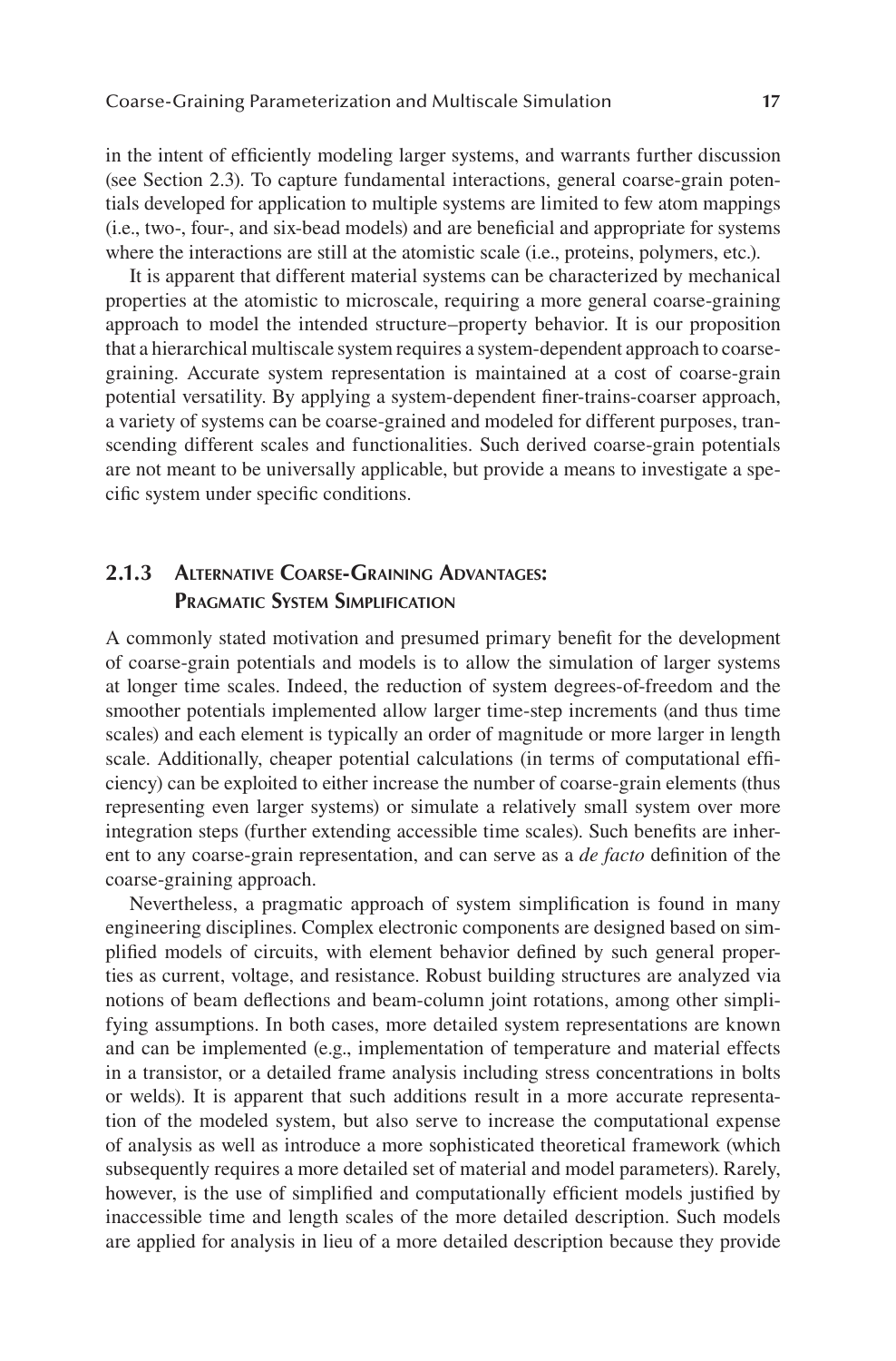an accurate representation of the system-level behavior and response with confidence in the properties of the model components.

For example, a common application of system-level analysis is used in the study of structural frames. Required loads and resistances are computed at the system-level, and the structural components are assumed to behave according to a generalized theoretical framework (in terms of beam deflections, rotations, etc.). Detailed structural elements, such as steel joist girders, are presumed to behave according to their representative models and do not warrant a full analysis at the structural level. Of course, the joist girders themselves are rigorously tested at the component level to determine the necessary parameters (ultimate loads, yield stresses, etc.). We apply the same approach to molecular coarse-graining. Full atomistic simulations are used to probe and acquire the behavior of molecular components and parameterize coarse-grain potentials. These potentials, in turn, are implemented in coarse-grain representations that can facilitate the analysis of large-scale system-level phenomenon. There is an inherent assumption that the coarse-grain theoretical framework provides an accurate representation of the atomistic behavior, just as application of elastic beam theory assumes the reliability of a steel joist girder. See Figure 2.2 for a schematic comparison.

It is stressed that even if full atomistic representations are computationally possible, a coarse-grain description can still be suitable for systematic analysis of variable



**FIGURE 2.2 (See color insert following page 146.)** Analogous comparison of system simplification between structural analysis and materiomics. Detailed model constituents and their structural arrangement are analyzed to parameterize a coarse-grain representative model, maintaining relevant behaviors and implemented for simplified analysis. Here, we see the transition of steel joist girders to beam elements to structural frame analysis, paralleled by a full atomistic model of an amyloid, a coarse-grain mesoscopic representation, and the system-level amyloid plaque (aggregation of thousands of amyloids). (Image of amyloid plaque reprinted with permission from Macmillan Publishers Ltd., Pilcher, H.R., *Nature News*, 2003. Copyright 2003.)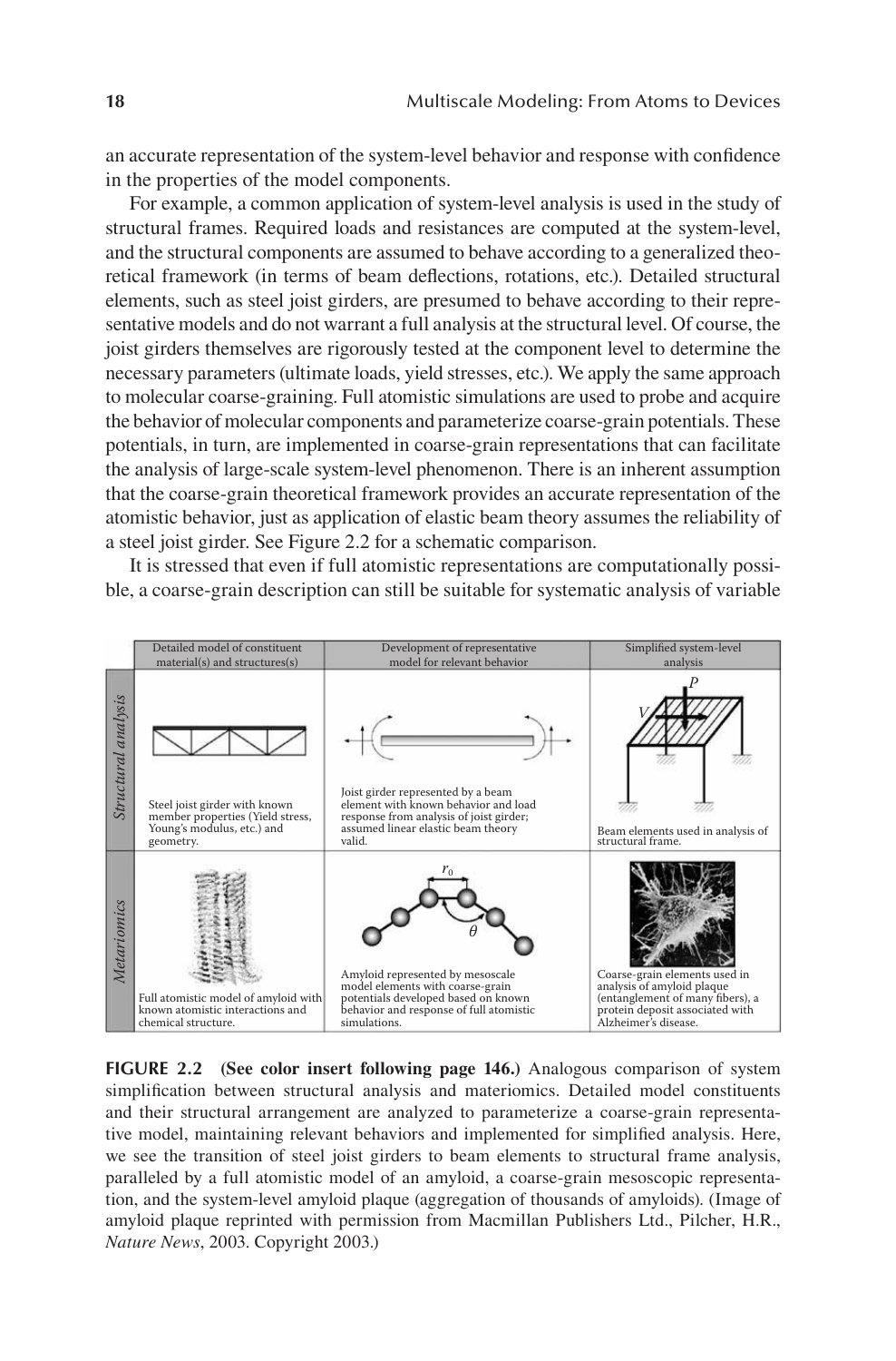<span id="page-6-0"></span>system configurations, which requires a large number of simulations. We offer an alternative motivation for a coarse-graining approach complementary to extension of accessible time and length scales, where the catalyst for coarse-grain potential development is not the extension of traditional molecular dynamics, but to provide an accurate and reliable method for system-level analysis and probe the mechanical response and structure–property relation for hierarchical systems. Furthermore, mesoscopic models provide simple and efficient modeling techniques for experimentalists, allowing a more direct comparison between simulation and a vast variety of experimental techniques, without requiring specialized molecular dynamics tools such as specialized computer clusters with complex software.

## **2.1.4 When [to Coarse-Grain: Appropriate](#page-0-0) Systems and Considerations**

It is emphasized that not all systems will benefit from a coarse-grain representation and prudent consideration must be given regarding the system characterization and intent of the simulations. For some systems, complex behaviors may require full atomistic representation, or material inhomogeneities may not be able to be described by coarse-grain elements. Such systems may benefit and indeed require full atomistic representations. Typical motivations for a coarse-graining approach include:

- 1. Inaccessible time scale for phenomenon or behavior via full atomistic representation
- 2. Inaccessible length scale for phenomenon or behavior via full atomistic representation
- 3. Focus on global system properties and/or mechanical behavior rather than on molecular structure and/or chemical interactions
- 4. Desire for a direct simplified analysis of simulation results and system behavior

In addition to these motivating factors, some systems are more conducive to coarse-graining due to chemical composure and/or structural arrangement. Coarsegrain models are easily adapted for atomistically homogenous systems, consisting of repetitive structures such as carbon nanotubes (with a uniform cylindrical nanostructure). By extension, atomistically heterogeneous materials, such as protein-based materials, are applicable to coarse-graining if they are mesoscopically homogeneous, where the local effects of distinct amino acids (or other molecular inhomogeneities) produce similar global behaviors and are deemed negligible. Other system properties to consider include the discretization or material units and/or mechanical behavior, with a logical correlation to coarse-grain elements, and any hierarchical structures in which the intended structure–property relation is to be investigated.

# **2.2 Examples of [Coarse-Graining Methods](#page-0-0)**

In the past decade, various simple models have been used to describe the largescale motions of complex molecular structures where more detailed classical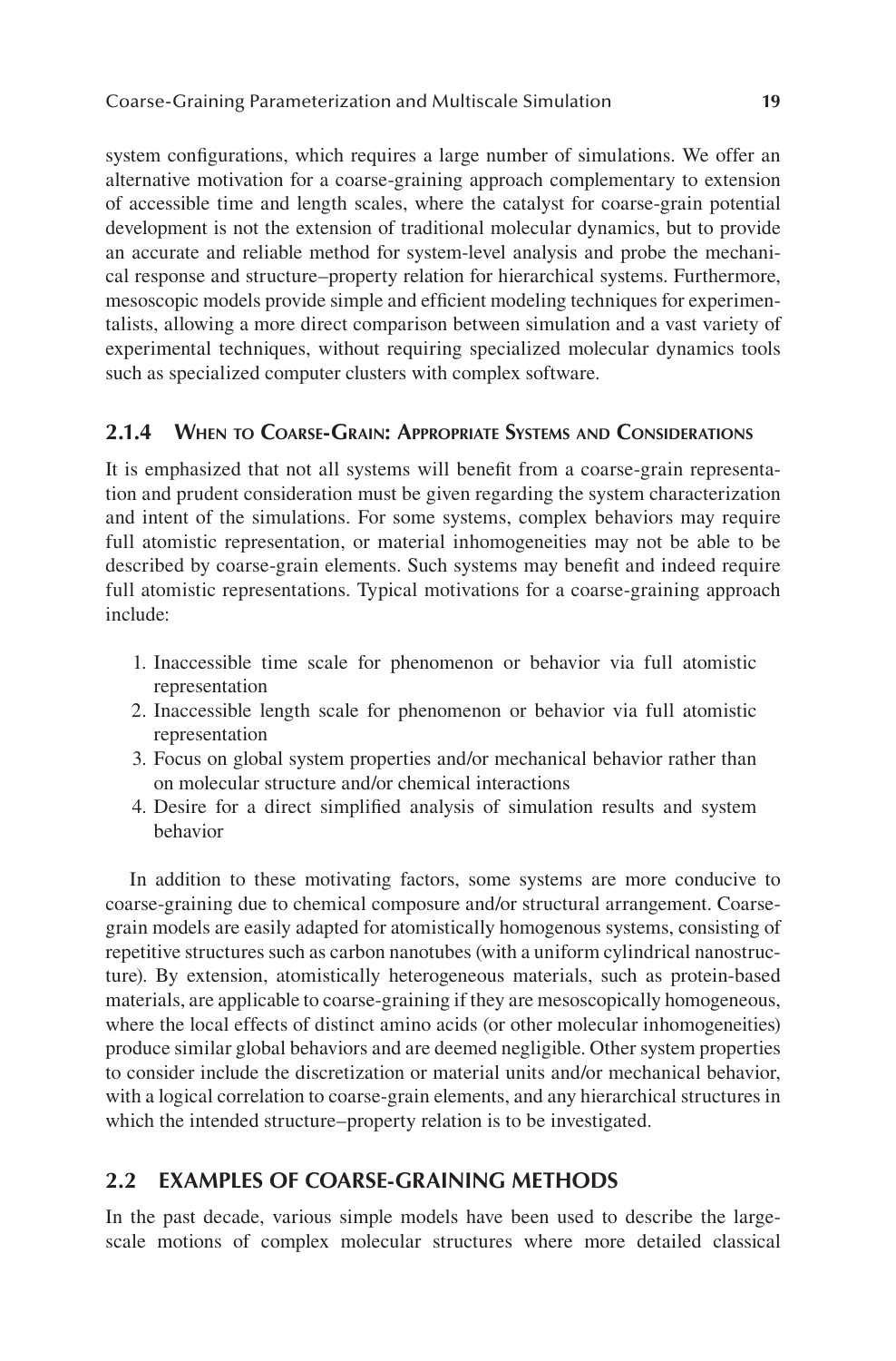phenomenological potentials [6,7] involving all atoms cannot be used because of the restrictions on the amount of time that can be covered in computer simulations. The reader is referred to recent reviews for a more thorough discussion of techniques and applications [9–12].

Single-bead models are the most direct approach taken for studying macromolecules. The term *single bead* derives from the idea of using single beads, that is, point masses, for describing a functional group, such as single amino acids, in a macromolecular structure. The elastic network model (ENM) [13], Gaussian network model [14], and GO model [15] are well-known examples that are based on such bead model approximations. These models treat each amino acid as a single bead located at the  $C_{\alpha}$  position, with mass equal to the mass of the amino acid. The beads are connected via harmonic bonding potentials, which represent the covalently bonded protein backbone. Elastic network models have been used to study the properties of coarse-grained models of proteins and larger biomolecular complexes, focusing on the structural fluctuations about a prescribed equilibrium configuration, such as normal vibrational modes, and are discussed further in Section 2.2.1.

In GO-like models, an additional Lennard–Jones-based term is included in the potential to describe short-range nonbonded interactions between atoms within a finite cutoff separation. Despite their simplicity, these models have been extremely successful in explaining thermal fluctuations of proteins [11] and have also been implemented to model the unfolding problem to elucidate atomic-level details of deformation and rupture that complement experimental results [16–18]. A more recent direction is coupling of ENM models with a finite element-type framework for mechanistic studies of protein structures and assemblies [19].

Using more than one bead per amino acid provides a more sophisticated description of protein molecules. In the simplest case, the addition of another bead can be used to describe specific side-chain interactions in proteins [20]. Higher-level models (e.g., four- to six-bead descriptions) capture more details by explicit or united atom description for backbone carbon atoms, side chains, and carboxyl and amino groups of amino acids [21,22]. Coarser-level multiscale modeling methods similar to those presented here have been reported more recently, applied to model biomolecular systems at larger time and length scales. These models typically employ super-atom descriptions that treat clusters of amino acids as beads. In such models, the elasticity of a polypeptide chain is captured by simple harmonic or anharmonic (nonlinear) bond and angle terms. These methods are computationally quite efficient and capture shape-dependent mechanical phenomena in large biomolecular structures [23], and can also be applied to collagen fibrils in connective tissue [24] as well as mineralized composites such as nascent bone [25]. The development of the coarse-grain model for collagen will be discussed further as a case study in Chapter 3.

We proceed to provide a brief discussion of some of the aforementioned approaches implemented for coarse-grain potentials as an overview of other methods. The following discussion is not intended to include all the intricacies and details of the development and application of each method, but merely to provide examples of various types of coarse-graining procedures and the progression of adding more complexity to the coarse-grain representation.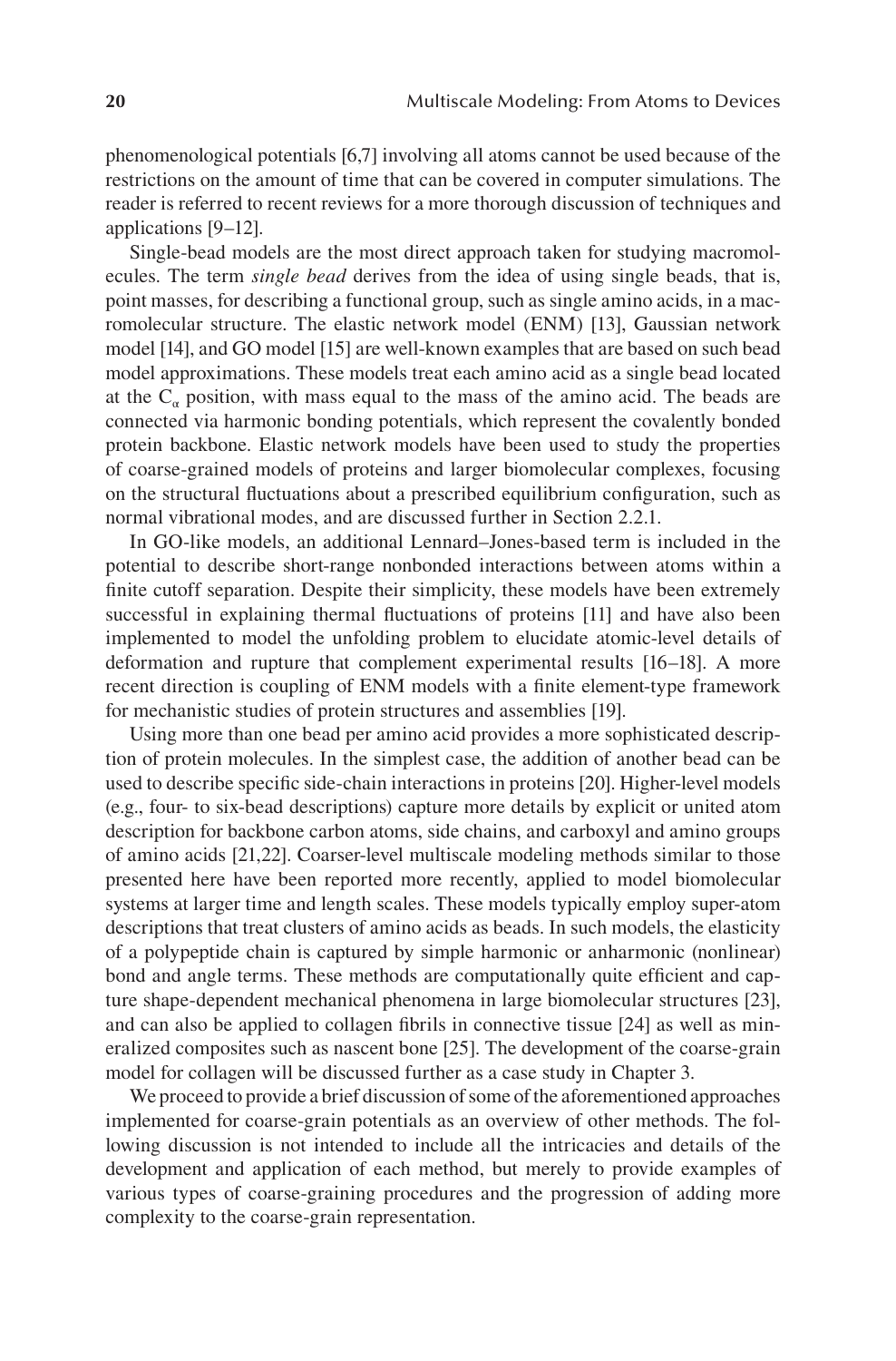#### <span id="page-8-0"></span>**2.2.1 Elastic [Network Models](#page-0-0)**

In the simplest form, a coarse-grain model can be defined by a single potential for all beads. For example, the aforementioned ENMs can be thought of as a single pair potential between neighbor atoms, such that:

$$
E_{\text{CG}} = E_{\text{EMM}} = \sum \phi_{\text{ENM}}(r),\tag{2.1}
$$

where

$$
\phi_{\text{EMM}}(r) = \frac{1}{2} K_r (r - r_0)^2
$$
\n(2.2)

Here, each pair of atoms is assigned a harmonic spring bond potential with stiffness,  $K_r$ , about an initial equilibrium spacing,  $r_0$  (see Figure 2.3 for an example).

The elastic constant,  $K_r$ , can be defined as a constant [13] or, as another example, as a function of  $r_0$ :

$$
K_r(r_0) = \bar{K} \left( \frac{\bar{r}}{r_0} \right) \tag{2.3}
$$



**FIGURE 2.3** (See color insert following page 146.) (a) Full atomistic representation and (b) elastic spring network representation of an amyloid fibril. Here, springs are connected to all neighbor atoms within a cutoff of 10 Å, and spring stiffnesses are assigned according to an exponentially decaying function (Equation 2.4). Model was implemented to determine normal vibration modes and structure stiffness. (Model images courtesy of Dr. Z. Xu, Massachusetts Institute of Technology.)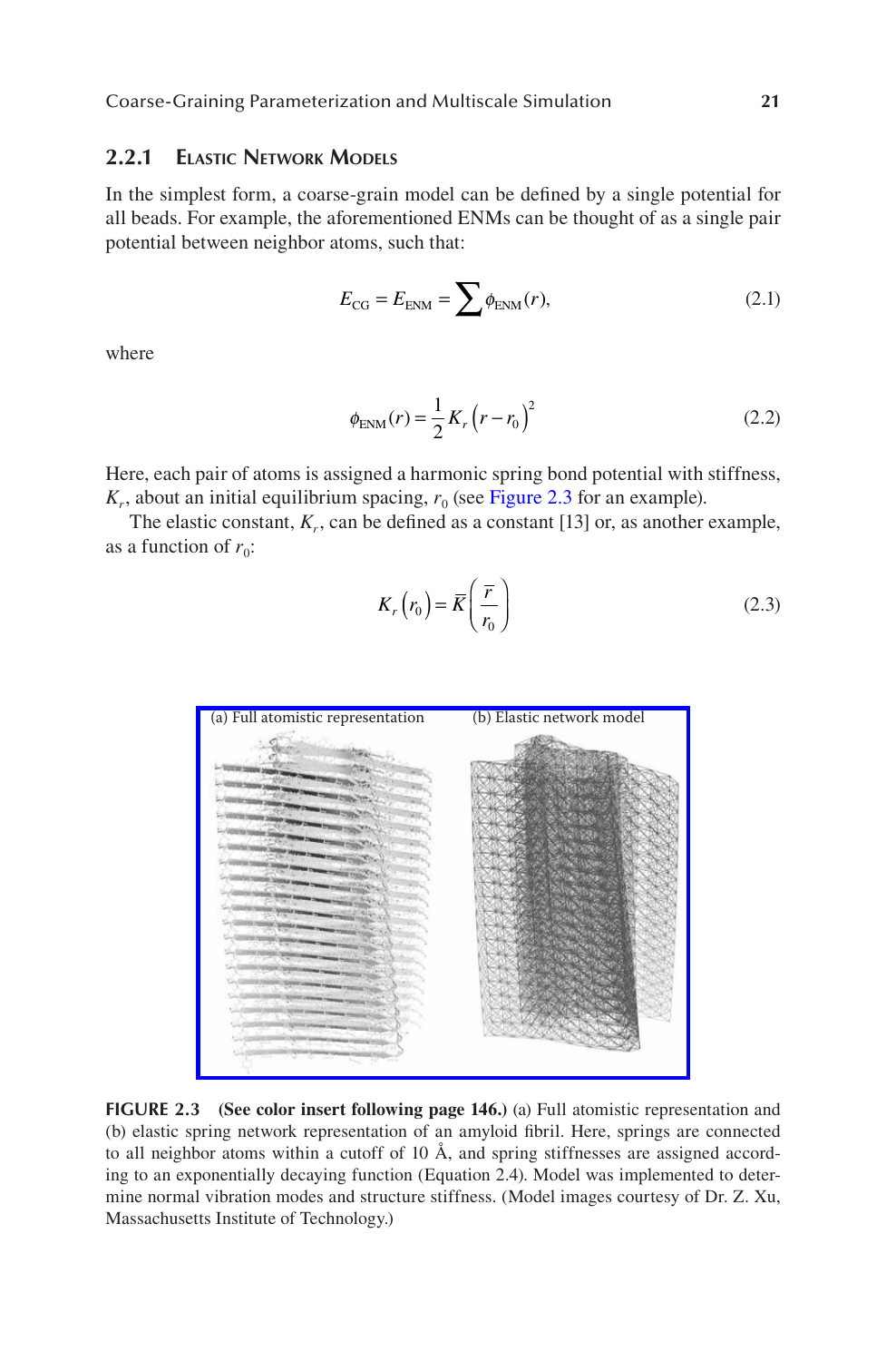<span id="page-9-0"></span>**22** Multiscale Modeling: From Atoms to Devices

$$
K_r(r_0) = \overline{K} \exp\left[-\left(\frac{r_0}{\overline{r}}\right)^2\right]
$$
 (2.4)

Equation 2.3 scales the mean value of the elastic constant,  $\overline{K}$ , with the initial bond length,  $r_0$ , such that  $K_r(\overline{r}) = \overline{K}$ . If the ENM is representative of a solid or continuous media, this method treats all elastic elements as if they had the same cross-sectional area, A, and a constant Young's modulus, E, such that the quantity  $(EA/r_0)$  is the same for all elements in the network [26]. The second method subjects the elastic constant to an exponentially decaying function with respect to a mean bond distance  $(\bar{r})$ . Such a formulation of  $K_r$  can represent weak interactions of atoms at a distance (such as van der Waals interactions) and provide a more complex description of interactions [27,28].

Such ENMs fall into two broad classes, those with Hookean springs that describe the rigidity of the macromolecule [13], and those describing the connectivity of the macromolecule [29]. For illustrative purposes, we limit our discussion to scalar spring constants and forces along the vector between two atoms, but also note that more complex model representations introducing directionality and anisotropy can be formulated [30]. As such, even a single potential description can become increasingly sophisticated as applications attempt to probe complex molecular deformations such as protein residue fluctuations [31] and equilibrium state transitions [32,33].

#### **[2.2.2 Two Potential Freely Jointed Chain Polymer Models](#page-0-0)**

Although useful in the application of normal mode analysis of single protein macromolecules, ENM techniques lack the description necessary for intermolecular interactions and large deformation from equilibrium conditions. The subsequent step in coarse-grain model development is the combination of two simple potentials to represent the intermolecular and intramolecular interactions of individual macromolecules. Polymer systems are frequently represented by two such coarse-grain potentials, which encompass intramolecular (bonded) interactions and intermolecular (nonbonded) interactions, respectively, in a freely jointed chain (FJC) representation (no angular constraints) or:

$$
E_{\text{CG}} = E_{\text{bonded}} + E_{\text{nonbonded}} = \sum \phi_{\text{FENE}}(r) + \sum \phi_{\text{WCA}}(r)
$$
 (2.5)

For bonded beads, a finitely extensible nonlinear elastic (FENE) potential [34–36] is implemented to maintain distance between connected beads and prevent polymer chains from crossing each other:

$$
\phi_{\text{FENE}}(r) = -\frac{1}{2}kr_0^2 \ln \left[1 - \left(\frac{r}{r_0}\right)^2\right] \quad \text{for } r < r_0,\tag{2.6}
$$

$$
\phi_{\text{FENE}}(r) = \infty \quad \text{for } r \ge r_0
$$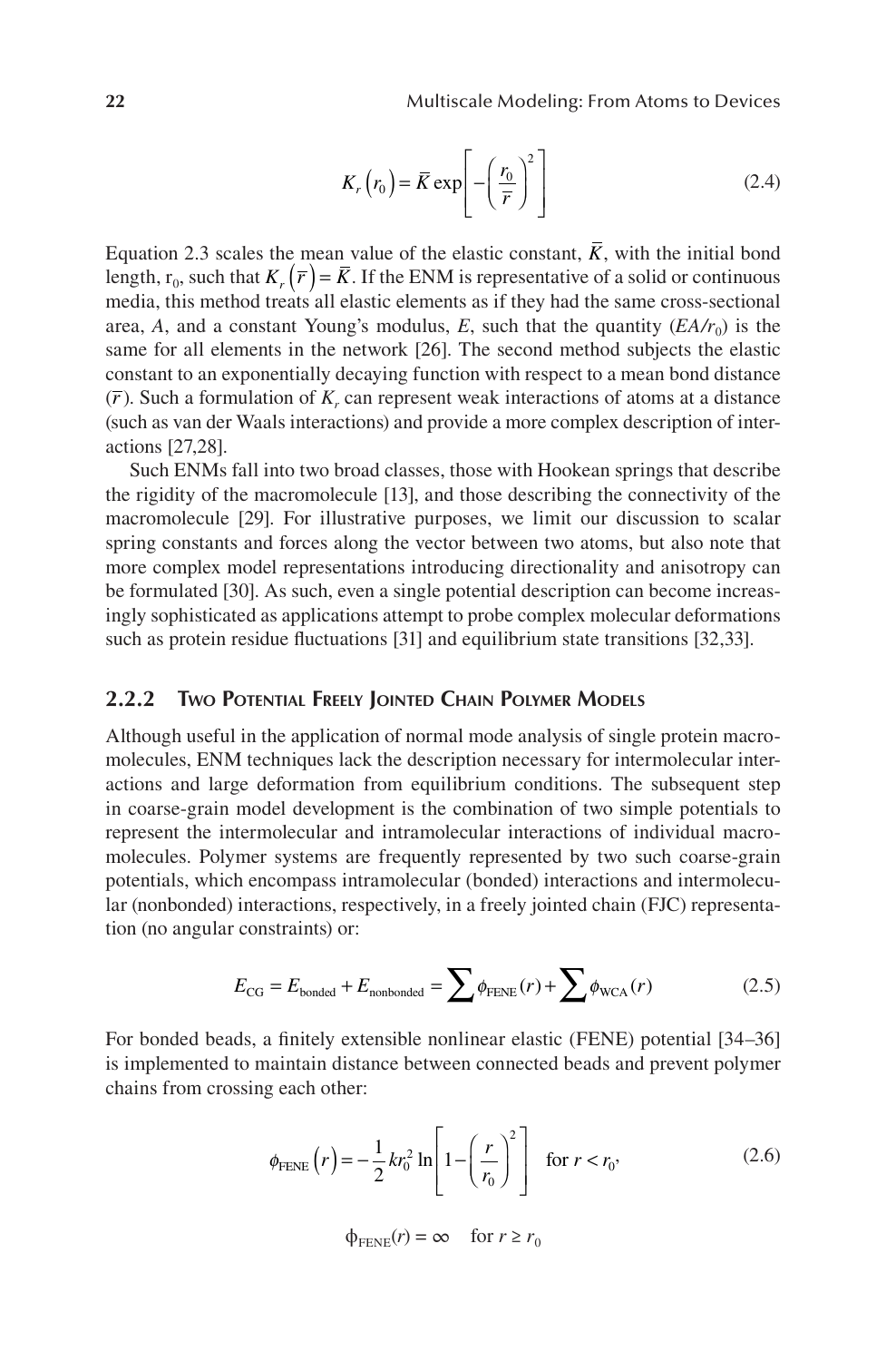<span id="page-10-0"></span>The Weeks–Chandler–Anderson (WCA) potential [37,38] is the Lennard–Jones 12:6 potential truncated at the position of the minimum and shifted to eliminate discontinuity:

$$
\phi_{\text{WCA}}(r) = 4\varepsilon \left[ \left( \frac{\sigma}{r} \right)^{12} - \left( \frac{\sigma}{r} \right)^6 \right] \text{ for } \frac{r}{\sigma} < 2\sqrt{2},
$$
 (2.7)

$$
\phi_{\text{WCA}}(r) = 0
$$
 for  $\frac{r}{\sigma} \ge \sqrt[6]{2}$ 

The WCA potential results in a purely repulsive potential. The combination of the FENE attractive potential with the WCA repulsive interaction creates a potential well for the flexible bonds that can maintain the topology of the molecule [39]. Such models can successfully represent stretching, orientation, and deformation of polymer chains and simple biomolecules.

Due to the inherent flexibility of the freely jointed chains, this coarse-graining approach is particularly suited for systems defined by long-chain polymers with relatively short persistence lengths, or systems that are entropically driven. As such, example applications include the investigation of viscoelastic behavior of polymer melts [40], stretching of polymers in flow [41], and other rheological properties [42,43]. More complex formulations use the combination of FENE and WCA potentials to define the coarse-grain model, and add additional potentials for a more robust description of the system, such as the introduction of angular terms (for stiffness) and Coulombic terms (for electrostatic interactions) to model complex macromolecules such as DNA [44].

#### **2.2.3 Generalization of [Interactions: The MARTINI Force Field](#page-0-0)**

The lack of intermolecular interaction characterization in the previous coarsegraining approaches required a more complex formulation—one that maintained a definitive structure of the macromolecule, as well as integrated the interactions between macromolecules. The development of the MARTINI force field attempted to provide a general coarse-grain model that could be efficiently adapted for a multitude of biological systems by taking advantage of the fact that the majority of biological molecules (such as protein structures and lipids) are composed of the same categories of functional groups at the atomistic level [8,45,46]. Such approaches were previously implemented with various degrees of complexity for application to specific systems, integrating multiple beads per functional group, or more complex parameter formulations (see Marrink et al. [45] for a discussion and Shelley et al. [47,48] as examples). Essentially, by coarse-graining the functional groups, molecules with different architectures can be easily built and simulated. The aim of the MARTINI force field was to retain the chemical nature of the molecular components while defining as few bead types as possible. The applied philosophy was to avoid a focus on the reproduction of structural details for a particular system, but rather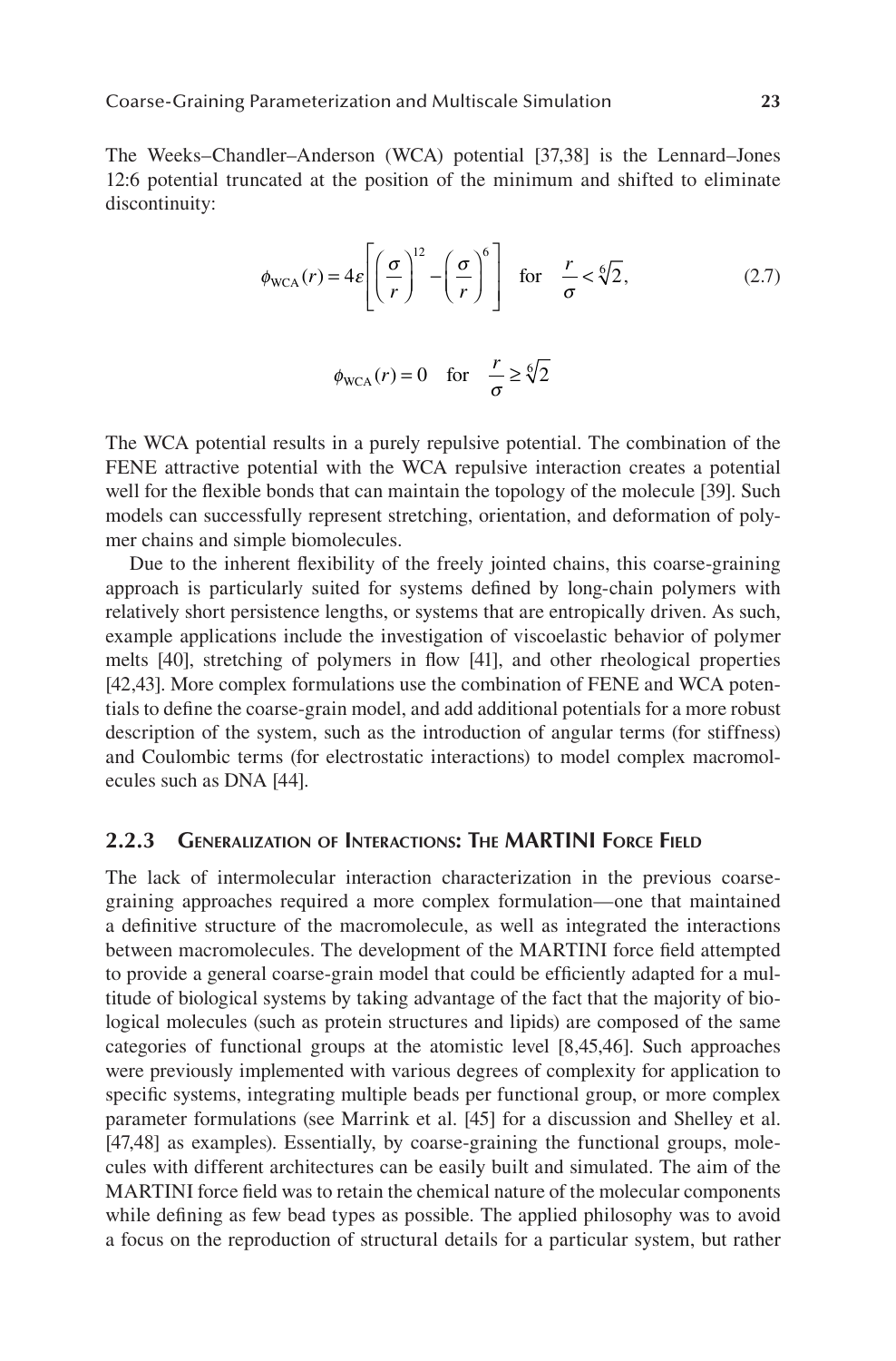aim for a broad range of applications without the need to reparameterize the model each time. As a result, there is a slight trade-off between accuracy and applicability, with many different biological systems able to be modeled. Only four interaction types are considered—polar, nonpolar, apolar, and charged—and subtypes of these interactions are used to define hydrogen-bonding characteristics (see Figure 2.4 for coarse-grain representations of amino acids).

The MARTINI force field can be represented by

$$
E_{\text{MARTINI}} = E_{\text{bond}} + E_{\text{angle}} + E_{\text{nonbonded}} = \sum \phi_{\text{T}}(r) + \sum \phi_{\theta}(\theta) + \sum \phi_{\text{LJ}}(r), \quad (2.8)
$$

where harmonic potentials are implemented for the bonded and angle potentials, or:

$$
\phi_{\rm T}(r) = \frac{1}{2} k_{\rm T} (r - r_0)^2
$$
\n(2.9)

$$
\phi_{\theta}(r) = \frac{1}{2} k_{\theta} \left( \cos \theta - \cos \theta_0 \right)^2 \tag{2.10}
$$

The harmonic potentials are parameterized by constants ( $k<sub>T</sub>$ ,  $r<sub>0</sub>$ ,  $k<sub>θ</sub>$ , and  $\theta<sub>0</sub>$ ) common to all bead-types. Such an approach increases the general applicability and versatility of the force field. Nonbonded interactions between interaction sites *i* and *j* are described by the Lennard–Jones 12:6 potential:



**FIGURE 2.4 (See color insert following page 146.)** Coarse-grain representations of all amino acid types for MARTINI force field formulation for proteins. Different colors represent different particle types consisting of four main types of interaction sites: polar, nonpolar, apolar, and charged. (Reprinted with permission from Monticelli, L., et al., *J. Chem. Theory Comput.*, 4, 819–834, 2008. Copyright 2008 American Chemical Society.)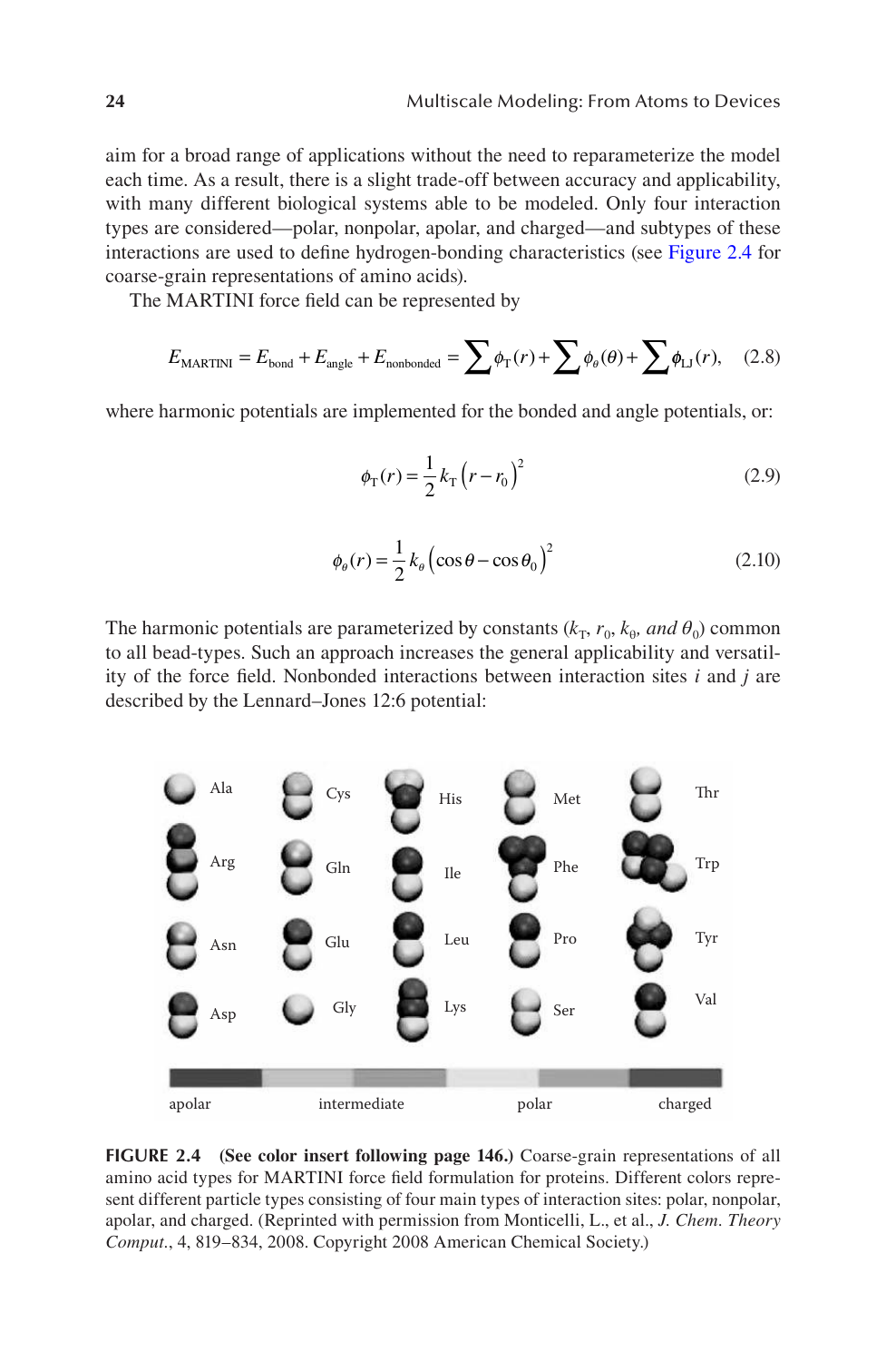$$
\phi_{\text{LJ}}(r) = 4\varepsilon_{ij} \left[ \left( \frac{\sigma_{ij}}{r} \right)^{12} - \left( \frac{\sigma_{ij}}{r} \right)^{6} \right],\tag{2.11}
$$

with  $\sigma_{ii}$  representing the effective minimum distance between two particles, and  $\varepsilon_{ii}$ the strength of their interaction. The uniqueness of the MARTINI force field parameterization is the arrangement of both  $\sigma_{ii}$  and  $\varepsilon_{jj}$  into distinct subsets of interaction groups.

The major advantage of the MARTINI force field is the simplicity and versatility of the parameterization—many proteins, lipids, and molecules can be built using the same set of coarse-grain building blocks. However, these MARTINI-type formulations restrict the coarse-graining to distinct functional groups to accurately maintain atomistic interactions while increasing computational efficiency. The obvious disadvantage of such approaches lies in the restriction of the coarse-graining scale. For example, on average, each bead of the MARTINI model has the volume of four water molecules. As a result, the time and length scales of MARTINI and MARTINI-type simulations are still limited, albeit much more efficient than full atomistic approaches. Again, prudence is required in selecting the level of detail of the coarse-grain representation.

For appropriate systems such as biological membranes consisting of lipid bilayers (Figure 2.5) and lipid-protein interactions, such approaches provide a powerful simulation framework (see Venturoli et al. [49] and Nielson et al. [50] for more thorough reviews and discussion of such methods).



**FIGURE 2.5** (See color insert following page 146.) Simulation snapshot of DPPC/cholesterol bilayer structure with MARTINI coarse-grain model representation. Cholesterol molecules are displayed in green, with red hydroxyl groups. The DPPC lipid tails are shown in silver. Lipid head groups are displayed in purple and blue. Such a complex system can only be simulated via a coarse-graining approach. (Reprinted with permission from Marrink, S.J., de Vries, A.H., and Mark, A.E., *J. Phys. Chem. B*, 108, 750–760, 2004. Copyright 2007 American Chemical Society.)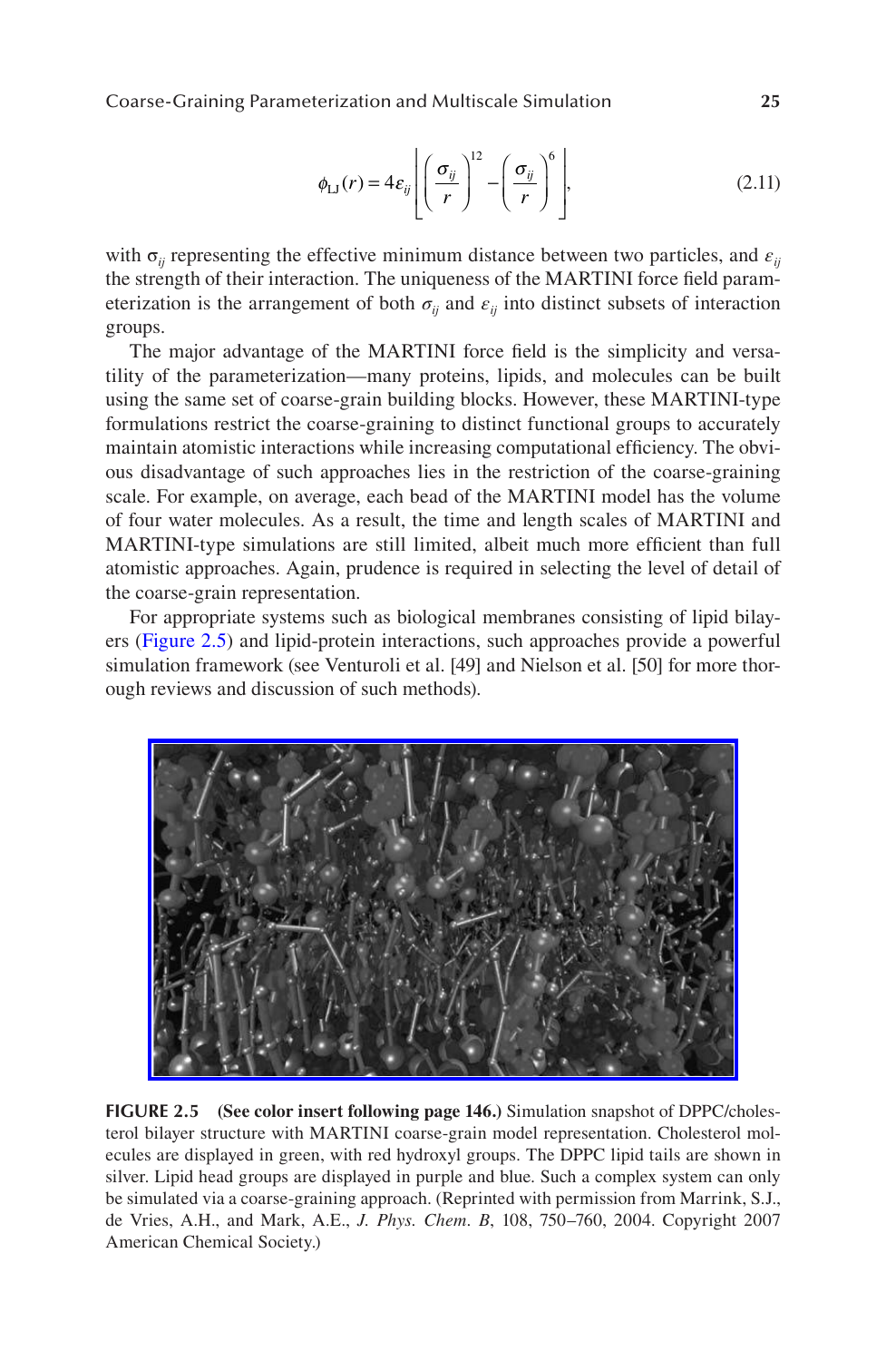#### <span id="page-13-0"></span>**[2.2.4 Universal Framework, Diverse](#page-0-0) Applications**

The aforementioned coarse-graining techniques, ENM models, FJC representations, and MARTINI-type formulations have been successful in their own applications. ENMs reflect the atomistic structure, FJC representations can accurately reproduce polymer flow and rheological properties, while MARTINI-type models accurately capture the interactions of functional groups for applications in assembly. However, such techniques focus on molecular geometry and interactions rather than reflect accurate mechanical properties and response. We predict that the investigation of the mechanical behavior of hierarchical systems requires a system-dependent parameterization of coarse-grain potentials, with a focus on maintaining both molecular interactions and molecular mechanics. Thus, we introduce a universal framework through a finer-trains-coarser multiscale paradigm, which effectively defines coarsegrain potentials via the response of full atomistic simulations, while introducing relevant mechanical properties at the mesoscopic scale. The approach is unique in its ability to transcend multiple scales, enabling the investigation of a broad regime of systems from protein-based materials to synthetic composite structures, while emphasizing a theoretical foundation on full atomistic investigations and asserting energetic equivalence and consistent mechanical behavior between all levels of modeling. The result is a set of problem-specific coarse-grain representations with diverse applications. The discussion in Section 2.3 presents guiding principles behind model formulation.

## **2.3 [Model Formulation](#page-0-0)**

From the previous discussion, it is apparent that a universal, stepwise procedure for coarse-graining a system is limited by the inherent simplifications and intent of the coarse-grain representation. A model developed to investigate arrays of carbon nanotubes (see Chapter 3, Case Study I) will differ from a model developed for the simulation of alpha-helix unfolding (see Chapter 3, Case Study II), even though the coarse-grain elements and potentials are similar. The coarse-graining of a particular system can be characterized by trial-and-error and subjective omissions or inclusions of pertinent behaviors, and as such considered just as much an art as a science. Careful consideration must be taken for the intended application and purpose of the coarse-grain model. Indeed, such a judicious approach is the motivation for a finertrains-coarser approach. A deliberate focus on the atomistic behavior to characterize the coarse-grain model not only provides a complete "bottom-up" theoretical basis for a material system, but also assists in the formulation of the coarse-grain model by delineating relevant behavior and interactions. Nevertheless, although we contend that a step-by-step coarse-graining "recipe" is problematic, we can outline the "ingredients" in a general, coarse-graining framework:

- 1. Potentials required to define and characterize the mesoscale system
- 2. Full atomistic "test suite" applied to determine required coarse-grain potential parameters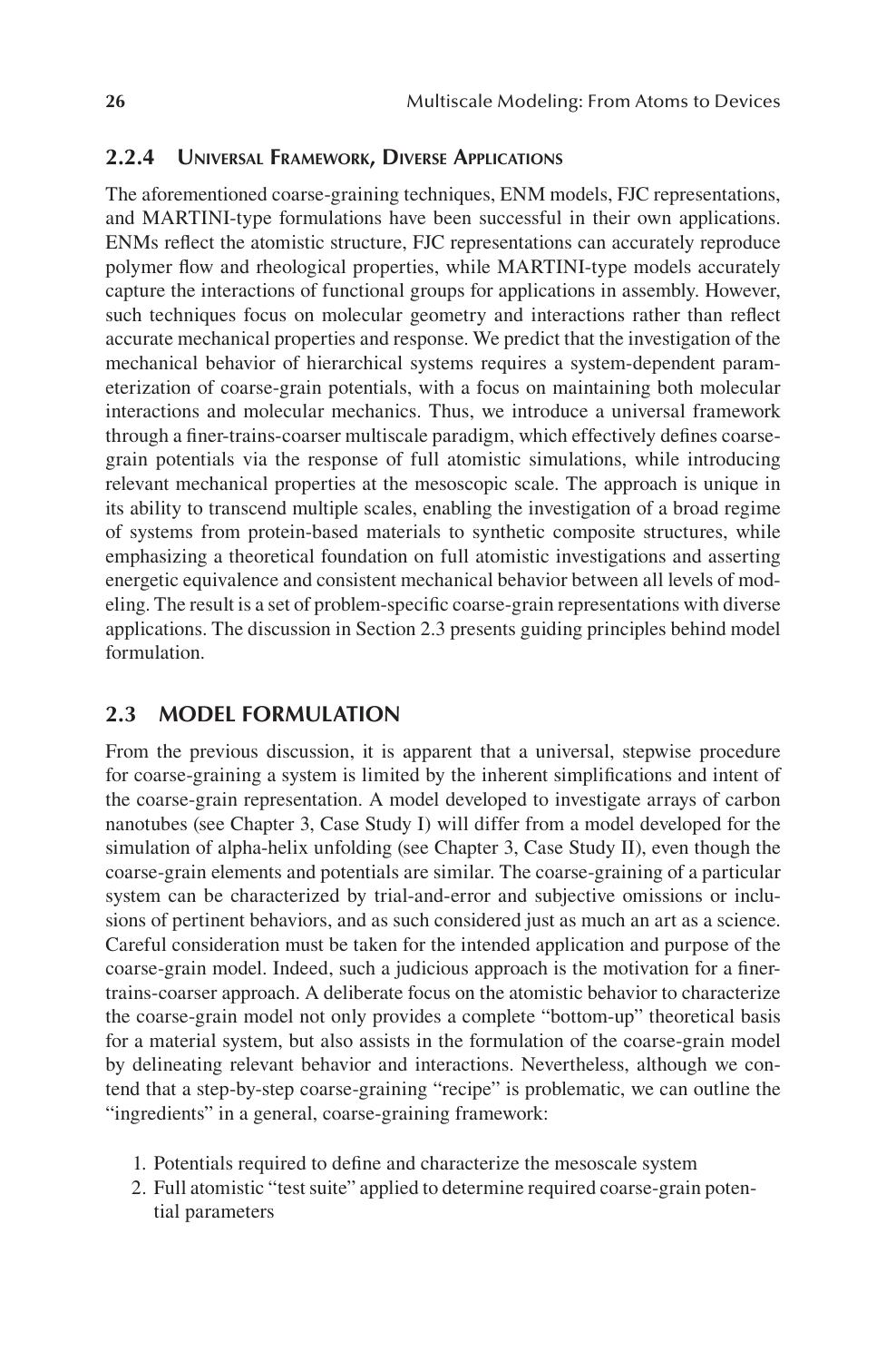- <span id="page-14-0"></span>3. Fitting of atomistic results to coarse-grain potential parameters via energy equivalence and consistent mechanical behavior
- 4. Validation of coarse-grain model with full atomistic and/or empirical results

We proceed to discuss each in detail.

# **2.3.1 Characterize the [System: Coarse-Grain](#page-0-0) Potential Type and Quantity**

The first step in the development of a coarse-grain model is to determine the necessary potentials to characterize the system. In general, we define the total energy of a coarse-grain system as the sum of these potentials:

$$
E_{\text{System}} = E_{\text{CG}} = \sum \phi_{\text{CG}}, \tag{2.12}
$$

where  $\phi_{CG}$  is the defined coarse-grain potentials. Although a simple statement, it is not trivial in implementation. Indeed, the type of developed potentials can serve to both broaden and restrict the applications of the model. Specifically, the coarse-grain potentials must be complex enough to represent the molecule in the intended mesoscopic simulation. One must consider whether provisions are necessary for fracture, intermolecular interactions, plasticity, formation of secondary structures, or a host of other molecular behaviors depending on the intent of the investigation. It is again stressed that a coarse-grain model for a system is not universal. The goal is to utilize the fewest and simplest potentials as possible that represent the system structure(s), mechanical properties, and interactions. Such an approach can be facilitated by the utilization of harmonic spring potentials to reflect mechanical response, where

$$
\phi_i(\psi) = \frac{1}{2} k_i \left(\psi - \psi_0\right)^2 \tag{2.13}
$$

Here,  $k_i$  refers to a harmonic spring stiffness while  $\psi$  typically refers to either an interatomic distance,  $r$ , or an angle,  $\theta$ , for stretching and bending deformations, respectively. The harmonic spring potential results in a linear relationship between force and deformation, allowing efficient computation of interactions. Indeed, more complex nonlinear behavior can be approximated by combinations of linear functions (such as bilinear or trilinear formulations) to maintain computational efficiency in lieu of the introduction of more complex potentials (such an approach is discussed further in the ensuing chapter). A possible deficiency of harmonic potentials is the continuous increase in force with deformation. Systems subject to large deformations will subsequently deviate from true behavior, and thus, without provisions such as a potential cutoff, the use of the harmonic potential should be limited to small deformation. Selection of the harmonic spring potential can also be affected by the atomistic response by which it is parameterized. For example, a linear elastic strain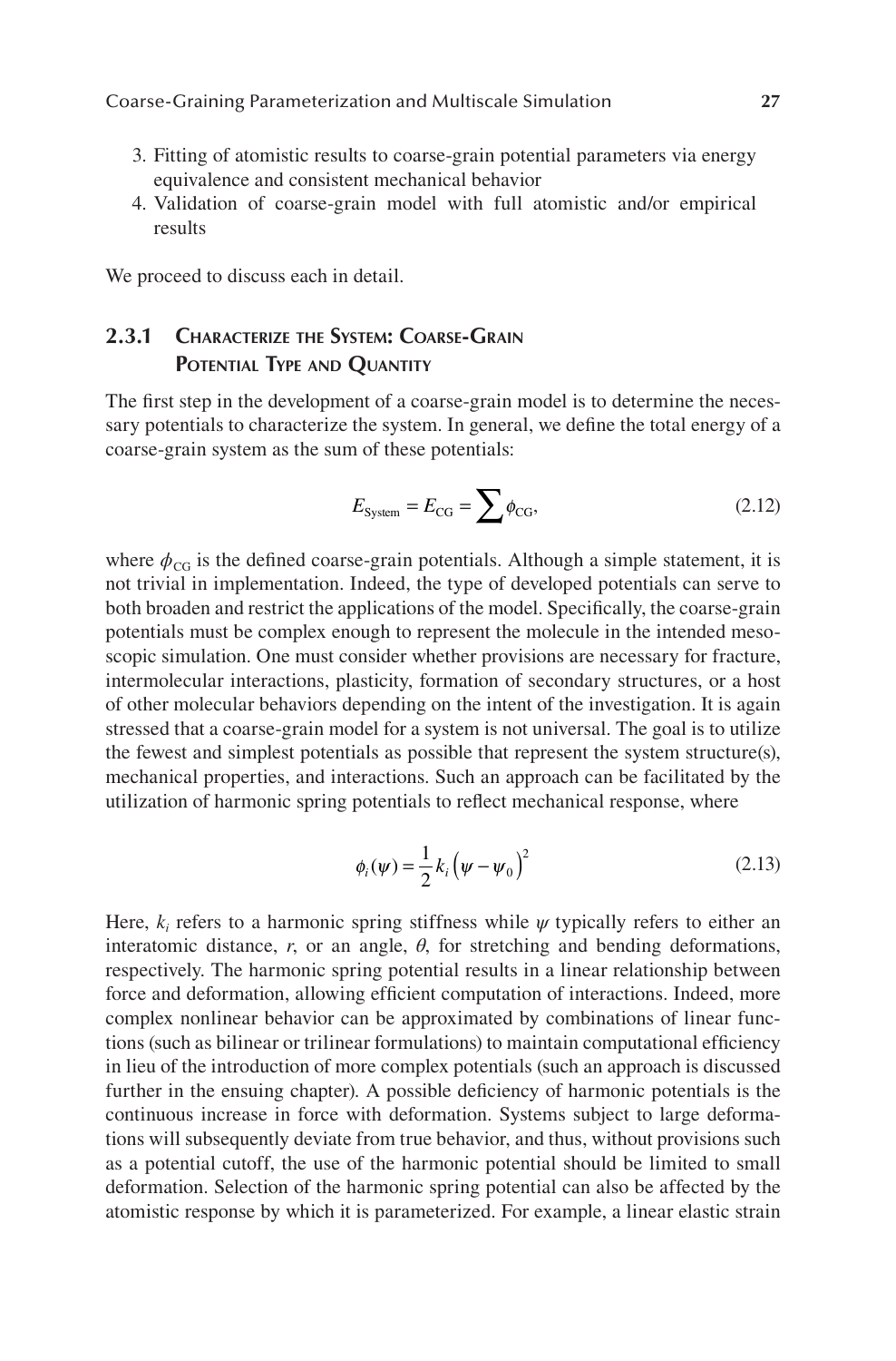<span id="page-15-0"></span>response can be sufficiently modeled by harmonic spring potentials, albeit limited to small deformation.

#### **2.3.2 Full [Atomistic](#page-0-0) Test Suite**

The finer-trains-coarser approach necessitates the parameterization of coarse-grain potentials from full atomistic results. An atomistic test suite is thus developed to obtain the necessary mechanical response and molecular interactions to be integrated into coarse-grain potentials. Typically, a relatively simple atomistic simulation is applied to isolate a single molecular behavior, mimicking simple material specimen tests. For example, uniaxial stretching can be applied to obtain the forcedisplacement or stress-strain response of a macromolecule, allowing the calculation of Young's modulus, and the parameterization of coarse-grain bond strength. Further, a three-point bending test can be utilized to determine the bending stiffness of a molecule, thereby allowing the parameterization of the coarse-grain bending potential. For molecular interactions, pairs of molecules are simulated to determine relative adhesion. In essence, a single atomistic investigation is implemented to characterize a single coarse-grain potential, ensuring accurate representation of each behavior. The number of required tests depends on the number of coarse-grain potentials (and associated parameters) implemented to describe the system.

## **2.3.3 [Fitting Coarse-Grain Potentials](#page-0-0)**

The fundamental principle underlying the parameterization of coarse-grain potentials is the assertion of energy conservation. Energy equivalence is imposed between potential energy functions and relevant atomistic energy results. The basis of the formulation of the energy functions, either through elastic strain energy, deformation energy, adhesion energy, or other techniques, essentially defines the accuracy and behavior of the representative coarse-grain system. Two such approaches of energy conservation warrant separate discussions: (1) the application of direct energy equivalence between atomistic and coarse-grain representations and (2) the assertion of energy conservation via consistent mechanical behavior.

## **[2.3.4 Direct](#page-0-0) Energy Equivalence**

Nonbonded interactions representing macromolecular adhesion, attraction, or repulsion innately have no mechanical property analogue for parameterization. For such energetic potentials as the Lennard–Jones 12:6 function, or Coulombic interactions, the coarse-grain equivalent is extracted directly from the energetic results of a full atomistic representation. Potential energy as a function of separation can be derived between individual macromolecules. The coarse-grain potential can then be expressed as

$$
\phi_{CG}(R) = \sum_{\text{atoms}} \omega_{ij} \phi_{ij} \left( r_{ij} \right),\tag{2.14}
$$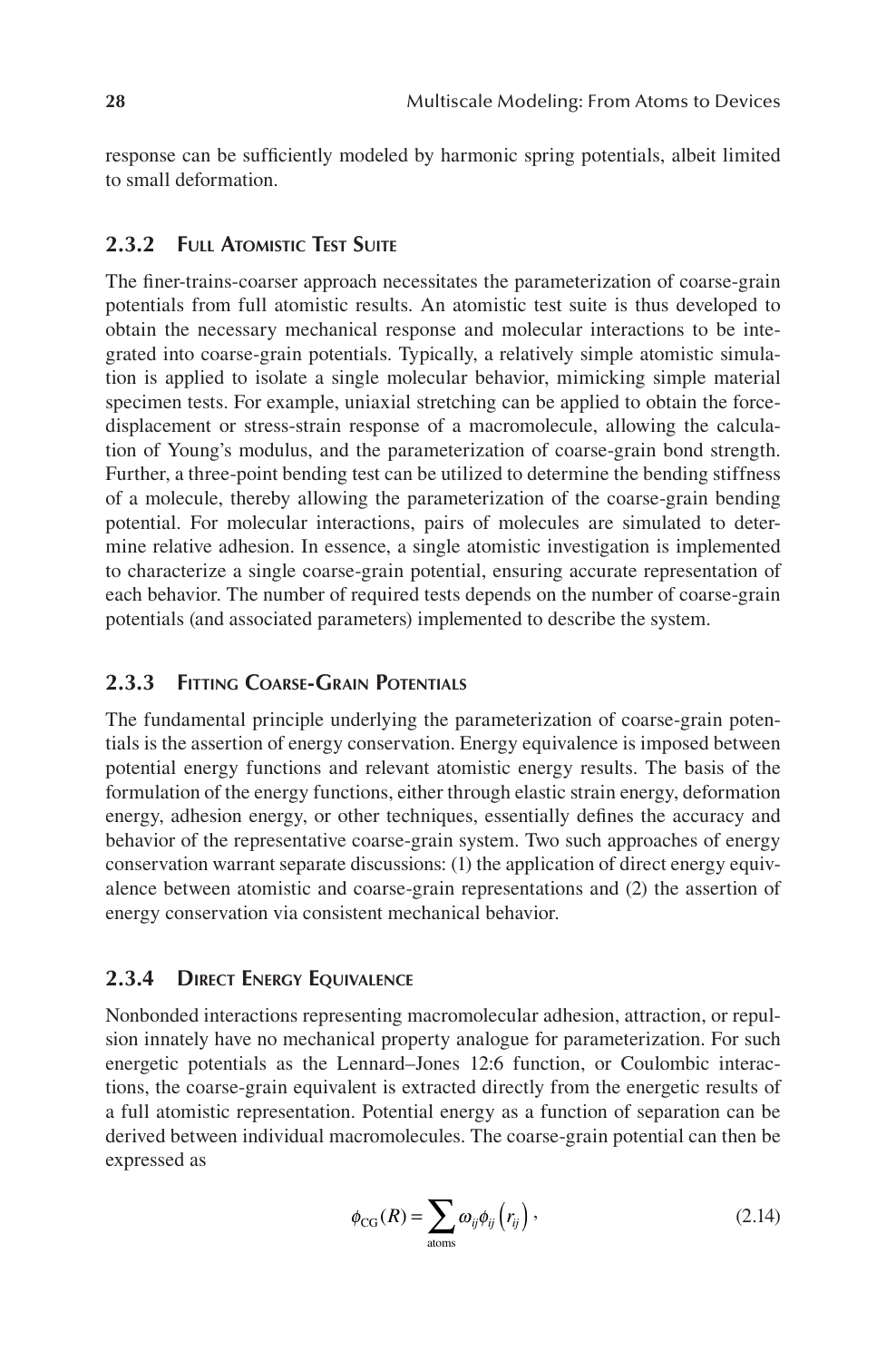<span id="page-16-0"></span>where  $\phi_{CG}$  is the coarse-grain potential, *R* is the macromolecular separation, and  $\sum \omega_{ij} \phi_{ij} (\vec{r}_{ij})$  is a weighted summation of the full atomistic potentials,  $\phi_{ij}$ . This is atoms

essentially how coarse-grain potentials are developed for a small number of atoms per superatom (such as MARTINI-type force fields), where the superposition of multibody effects is apparent in the mapping. The relation becomes more complex as the number of incorporated/mapped atoms increase, requiring explicit atomistic simulation of the desired macromolecules. The above relation should not be thought of as a simple summation of potentials, or:

$$
\phi_{\text{CG-LJ}}(R) = 4\varepsilon \left[ \left( \frac{\sigma}{R_{ij}} \right)^{12} - \left( \frac{\sigma}{R_{ij}} \right)^{6} \right] \neq \sum_{\text{atoms}} \left( 4\varepsilon_{ij} \left[ \left( \frac{\sigma_{ij}}{r_{ij}} \right)^{12} - \left( \frac{\sigma_{ij}}{r_{ij}} \right)^{6} \right] \right). \tag{2.15}
$$

The coarse-grain potential incorporates effects of the entire represented system (such as hydrophobic and other solvent effects, electrostatic interactions, hydrogen bonding between molecules, and/or entropic effects). We thereby introduce unknown weighting coefficients,  $\omega_{ij}$ , in the summation of Equation 2.14. The complexity necessitates a full atomistic investigation to derive the effective coarse-grain potential parameters.

#### **[2.3.4.1 Consistent Mechanical Behavior](#page-0-0)**

Bonded and angle potentials effectively represent molecular mechanical behavior. As there can be many contributions to even simple mechanical processes (such as the breaking of hydrogen bonds or solvent friction during molecular stretching or bending), we introduce conservation of energy for the relevant mechanical response (as opposed to the potential energy of direct energy equivalence) resulting in consistent mechanical behavior between full atomistic and coarse-grain representations. The approach is to apply energy equivalence between the coarse-grain potential and the observed strain or deformation energy of the full atomistic system:

$$
\phi_{\rm CG}(\psi) = U(\psi),\tag{2.16}
$$

where  $\phi_{CG}(\psi)$  is again the coarse-grain potential, and  $U(\psi)$  is the representative energy function for the mechanical response. It is an underlying assumption of the model that the response of the full atomistic system is accurately described by the energy function,  $U(\psi)$ . The choice of the strain or deformation energy function is dependent on the system to be coarse-grained, and assumptions of elastic/plastic behavior, material isotropy, system failure such as yielding or fracture, etc. affect the definition (and interpretation) of atomistic results. As an example, for an elasticisotropic material, we can define strain energy as

$$
U(\varepsilon) = \frac{1}{2} \int\limits_{\overline{V}} [\sigma][\varepsilon] d\overline{V}.
$$
 (2.17)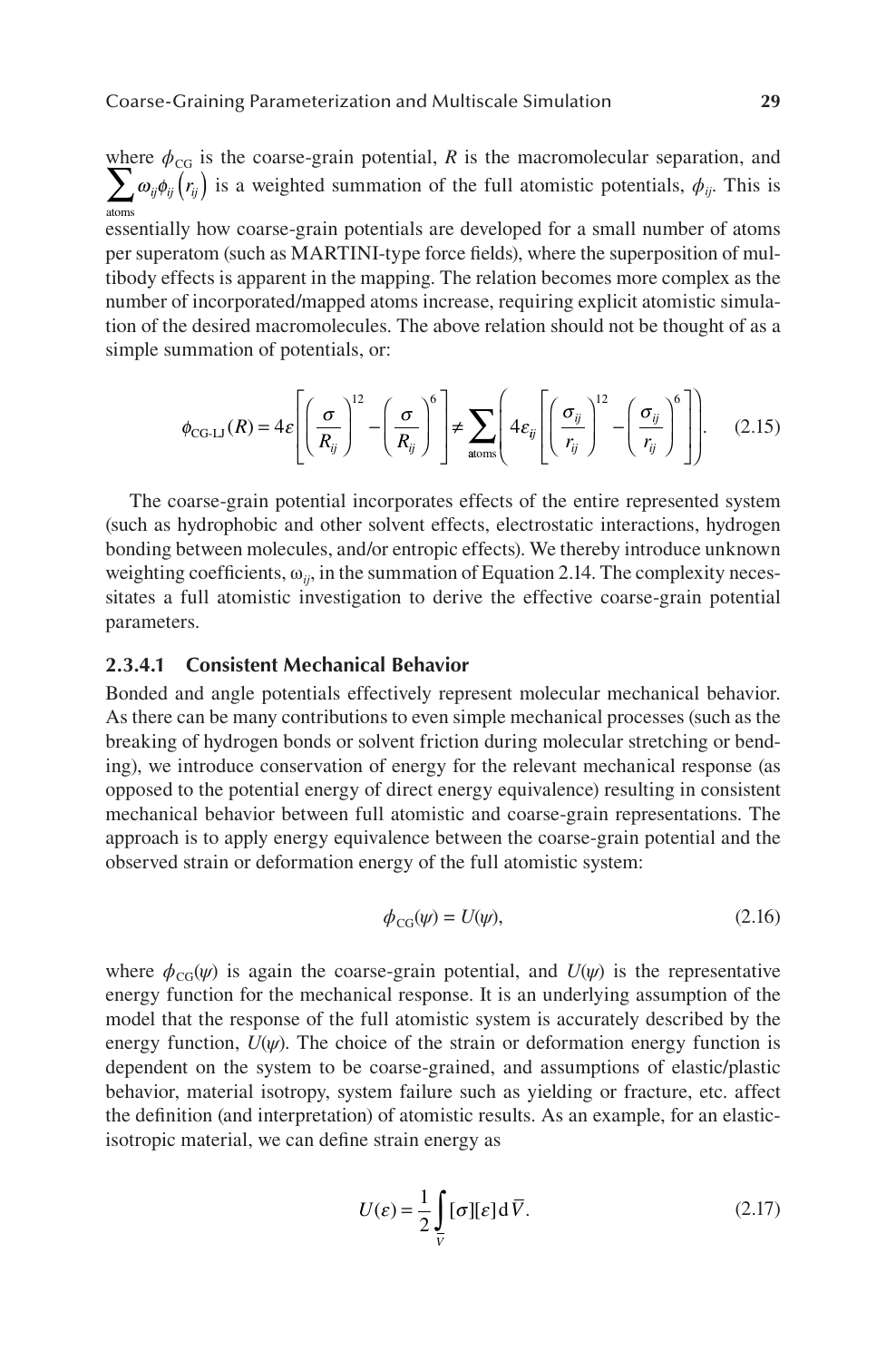<span id="page-17-0"></span>To equate with  $\phi_{\text{CG}}(\psi)$ , we must formulate *U* as a function of  $\psi$ . For axial stretching, this requires the formulation of strain as a function of bond length,  $\varepsilon(r)$ , while for shearing this requires the formulation of strain as a function of shearing angle,  $\varepsilon(\theta)$ .

Individual parameterization of coarse-grain potentials via consistent mechanical behavior has an inherent limitation by the decoupling of mechanical behavior. To illustrate, as bond and angle coarse-grain potentials are independent under simulation, there is no coupling between stretching and bending of the molecule and effects such as twisting or torque are completely neglected. However, under full atomistic representations, such coupling can serve to increase stresses and induce failure. Ultimately, the model is tailored to the desired application, and systems with obvious or significant coupling effects should be avoided.

#### **[2.3.5 Validation](#page-0-0)**

Once the coarse-grain potentials are developed, validation of the coarse-grain model is a necessary step to assure an accurate representation. The primary basis for validation is through a direct comparison to full atomistic simulations. Such an approach may seem counterintuitive, redundant, or self-serving as the coarse-grain potentials were developed from such simulation results. However, the test suites applied were intended to result in a single behavior/response for each coarse-grain potential. The full coarse-grain representation can possibly involve the interaction and/or coupling of individual potentials. The combination of two behaviors (bending and stretching, for example) must be explored to justify the coarse-grain model. Relatively simple validation simulations can be designed, combining multiple system behaviors, and a *one-to-one* comparison made between full atomistic and coarse-grain results.

Due to limitations of full atomistic simulations, such validation is restricted to component-level behavior in which the coarse-grain model is specifically developed to circumvent. If available, secondary support and model validation is found in experimental data. Experimental techniques such as nanoindentation or atomic or chemical force microscopy (AFM/CFM) can directly probe materials at the mesoscale and determine system level characteristics and mechanical properties. The development of coarse-grain models is intended to elucidate such system-level behavior and thus correlation with experimental results is essential. Reciprocally, an accurate coarsegrain model can serve to validate and support experimental results.

It is noted that advances in experimental techniques are continually probing smaller scales, reaching atomistic precision, and allowing single molecule investigations [such as optical tweezer methods, atomic force microscopy (AFM), etc.]. Such data can serve to reinforce both the full atomistic representation and the developed coarse-grain model, thereby increasing confidence in both representations and supporting the finer-trainscoarser approach. Figure 2.6 provides a schematic of the relationship between atomistic and coarse-grain representations with experimental data for model validation.

#### **[2.4 Summary and Conclusions](#page-0-0)**

The interplay between material properties and structural arrangement of hierarchical systems provides unique and robust mechanical behavior that transcends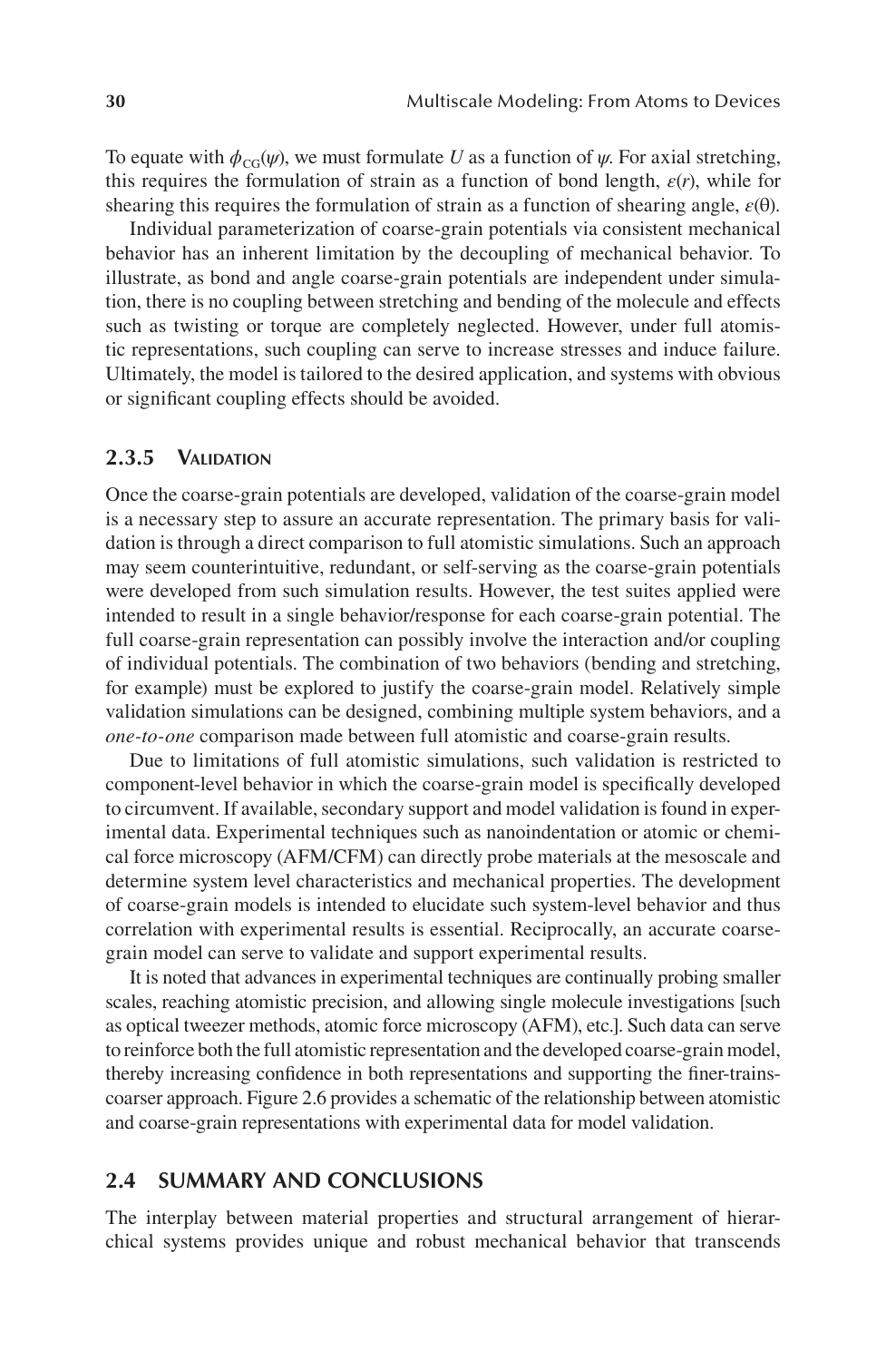

**FIGURE 2.6** Validation of coarse-grain model through component behavior at atomistic scale and system characterization from experimental data. Experimental data ranges from component (molecular) to system (mesoscopic) length scales, providing a reciprocal loop of validation with both atomistic and coarse-grain models.

multiple length scales. Coarse-grain models provide an efficient means to simulate and investigate such systems in which the desired behavior, property, or response is inherently at the mesoscale. The relatively few parameters and potentials that define a coarse-grain representation must accurately represent the full atomistic behavior of the structure in both mechanical response and intermolecular interactions. Concurrently, the diverse nature and possible components of hierarchical systems makes a general formulation difficult. We thus introduce and discuss a systemdependent finer-trains-coarser approach to coarse-grain model development, requiring the parameterization of coarse-grain potentials via full atomistic results in a consistent and systematic manner.

A well-defined coarse-grain representation simultaneously allows investigation of molecular structures and behavior at multiple levels of hierarchy while intrinsically maintaining full atomistic behavior. This simplification also allows a pragmatic approach to system analysis, delineating global system behavior from constituent element properties, thereby encompassing multiscale structure–property relations. Extension of accessible time and length scales can allow direct correlations with empirical investigations, providing a novel tool for experimental design and material characterization.

Coarse-grain model formulation can be described in terms of four guiding principles: (1) selection and characterization of governing potential types and quantity; (2) application of full atomistic test suite to reflect independent behaviors and determine relevant coarse-grain potential parameters; (3) fitting of atomistic results to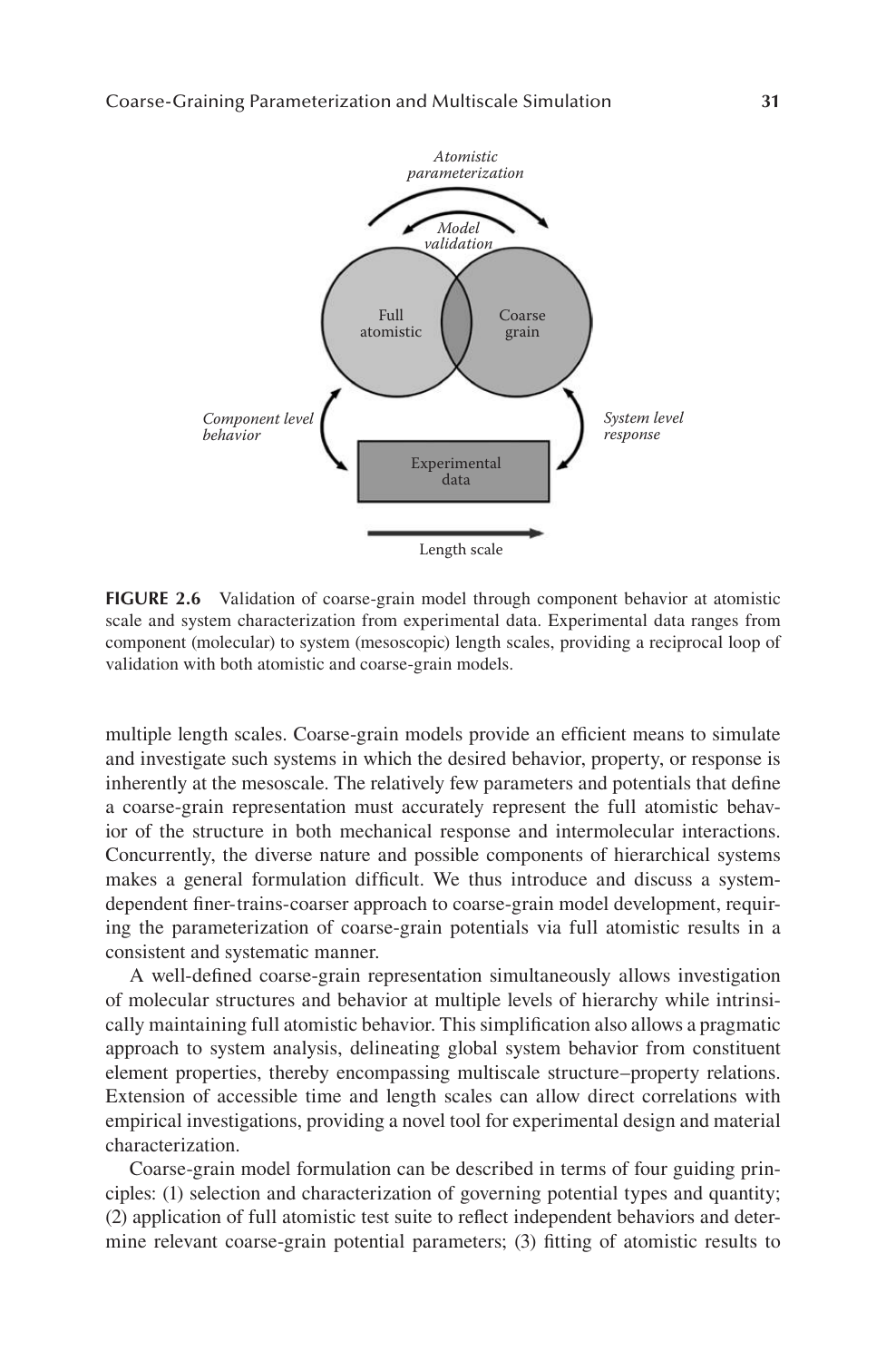<span id="page-19-0"></span>necessary potential parameters via direct energy equivalence of conservation of energy through consistent mechanical behavior; and (4) validation of the developed model via comparison with full atomistic results (component-level) or correlation with empirical data (system-level).

## **[Acknowledgments](#page-0-0)**

This research was supported by the Army Research Office (W911NF-06-1-0291), the National Science Foundation (CAREER Grant CMMI-0642545 and MRSEC DMR-0819762), the Air Force Office of Scientific Research (FA9550-08-1-0321), the Office of Naval Research (N00014-08-1-00844), and the Defense Advanced Research Projects Agency (DARPA) (HR0011-08-1-0067). M. J. B. acknowledges support through the Esther and Harold E. Edgerton Career Development Professorship.

## **[References](#page-0-0)**

- 1. Fratzl, P. and R. Weinkamer. 2007. Nature's hierarchical materials. *Progress in Materials Science*. 52:1263–1334.
- 2. Buehler, M. J., S. Keten, and T. Ackbarow. 2008. Theoretical and computational hierarchical nanomechanics of protein materials: Deformation and fracture. *Progress in Materials Science* 53:1101–1241.
- 3. Espinosa, H. D., et al. 2009. Merger of structure and material in nacre and bone— Perspectives on de novo biomimetic materials. *Progress in Materials Science* 54:1059–1100.
- 4. Buehler, M. J. and Y. C. Yung. 2009. Deformation and failure of protein materials in physiologically extreme conditions and disease. *Nature Materials* 8(3):175–188.
- 5. Car, R. and M. Parrinello. 1985. Unified approach for molecular dynamics and densityfunctional theory. *Physical Review Letters* 55(22):2471–2474.
- 6. Brooks, B. R., et al. 1983. CHARMM: A program for macromolecular energy, minimization, and dynamics calculations. *Journal of Computational Chemistry* 4(2):187–217.
- 7. Pearlman, D. A. et al. 1995. AMBER, a package of computer programs for applying molecular mechanics, normal mode analysis, molecular dynamics and free energy calculations to simulate the structural and energetic properties of molecules. *Computer Physics Communications* 91(1):1–41.
- 8. Marrink, S. J. et al. 2007. The MARTINI force field: Coarse Grained Model for Biomolecular Structures. *Journal of Physical Chemistry B* 111:7812–7824.
- 9. Tama, F. and C. L. Brooks, III. 2006. Symmetry, form, and shape: Guiding principles for robustness in macromolecular machines. *Annual Reviews in Biophysics and Biomolecular Structure* 35:115–133.
- 10. Bahar, I. and A. J. Rader. 2005. Coarse-grain normal model analysis in structural biology. *Current Opinion in Structural Biology* 15:586–592.
- 11. Tozzini, V. 2005. Coarse-grained models for proteins. *Current Opinion in Structural Biology* 15:144–150.
- 12. Sherwood, P., B. R. Brooks, and M. S. P. Sansom. 2008. Multiscale methods for macromolecular simulations. *Current Opinion in Structural Biology* 18:630–640.
- 13. Tirion, M. M. 1996. Large amplitude elastic motions in proteins from a single-parameter, atomic analysis. *Physical Review Letters* 77(9):1905–1908.
- 14. Haliloglu, T., I. Bahar, and B. Erman. 1997. Gaussian dynamcs of folded proteins. *Physical Review Letters* 79(16):3090–3093.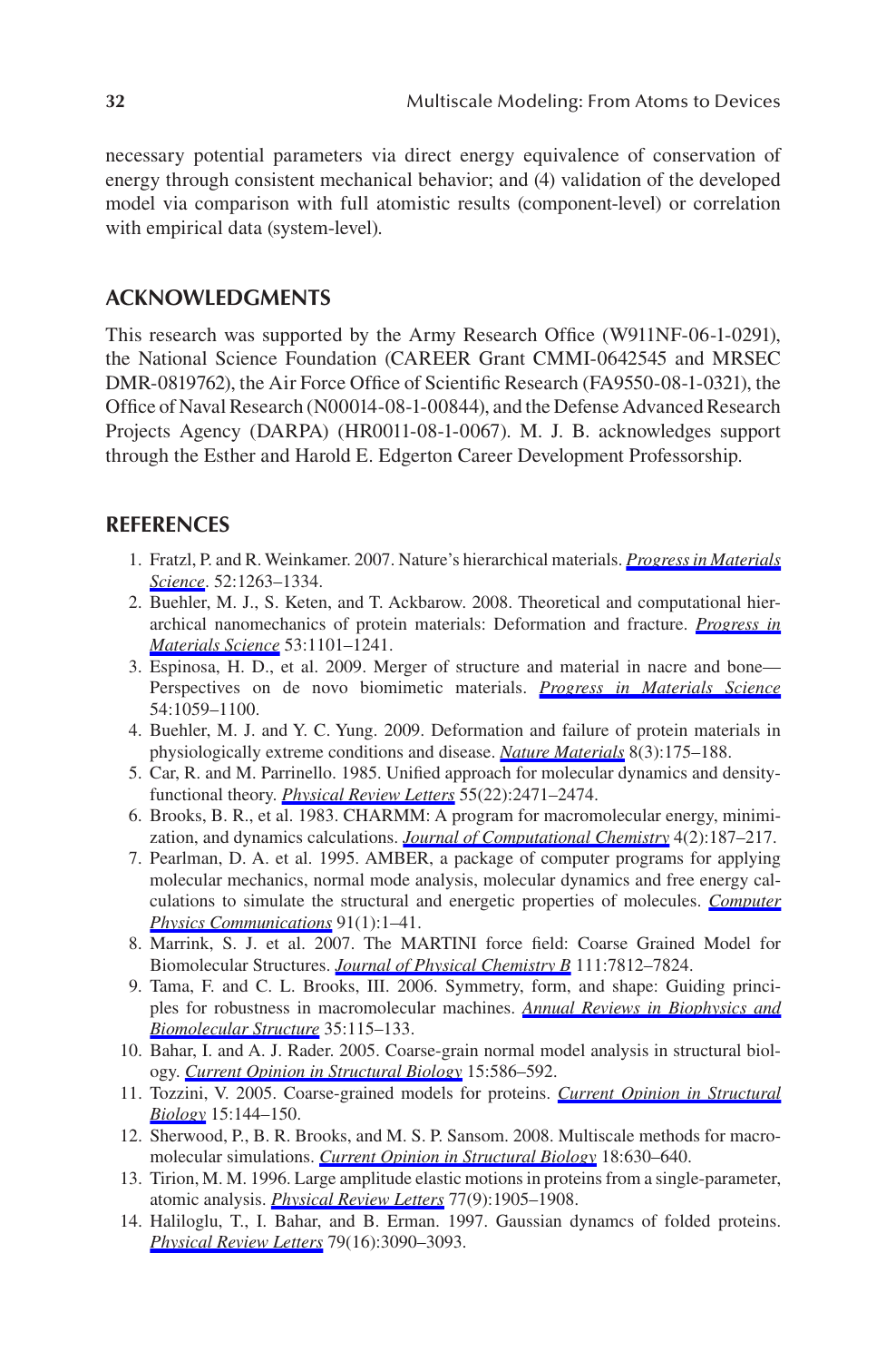- 15. Hayward, S. and N. Go. 1995. Collective variable description of native protein dynamics. *Annual Review of Physical Chemistry* 46:223–250.
- 16. West, D. K. et al. 2006. Mechancial resistance of proteins explained using simple molecular models. *Biophysical Journal* 90(1):287–297.
- 17. Dietz, H. and M. Rief. 2008. Elastic bond network model for protein unfolding mechanics. *Physical Review Letters* 100:098101.
- 18. Sulkowska, J. I. and M. Cieplak. 2007. Mechanical stretching of proteins—a theoretical survey of the Protein Data Bank. *Journal of Physics: Condensed Matter* 19:283201.
- 19. Bathe, M. 2007. A finite element framework for computation of protein normal modes and mechanical response. *Proteins: Structure, Functions, and Bioinformatics* 70(4):1595–1609.
- 20. Bahar, I. and R. L. Jernigan. 1997. Inter-residue potentials in globular proteins and the dominance of highly specific hydrophilic interactions at close separation. *Journal of Molecular Biology* 266(1):195–214.
- 21. Nguyen, H. D. and C. K. Hall. 2004. Molecular dynamics simulations of spontaneous fibril formation by random-coil peptides. *Proceedings of the National Academy of Sciences* 101(46):16180–16185.
- 22. Nguyen, H. D. and C. K. Hall. Spontaneous fibril formation by polyalanines: Discontinuous molecular dynamic simulations. *Journal of the American Chemical Society* 128(6):1890–1901.
- 23. Arkhipov, A., et al. 2006. Coarse-grained molecular dynamics simulations of a rotating bacterial flagellum. *Biophysical Journal* 91:4589–4597.
- 24. Buehler, M. J. 2006. Nature designs tough collagen: Explaining the nanostructure of collagen fibrils. *Proceedings of the National Academy of Sciences* 103(33):12285–12290.
- 25. Buehler, M. J. 2007. Molecular nanomechanics of nascent bone: Fibrillar toughening by mineralization. *Nanotechnology* 18:295102.
- 26. Hansen, J. C. et al. 1996. An elastic network model based on the structure of the red blood cell membrane skeleton. *Biophysical Journal* 70:146–166.
- 27. Hinsen, K. 1998. Analysis of domain motions by approximate normal mode calculations. *Proteins: Structure, Functions, and Genetics* 33:417–429.
- 28. Hinsen, K., A. Thomas, and M. J. Field. 1999. Analysis of domain motions in large proteins. *Proteins: Structure, Functions, and Genetics* 34:369–382.
- 29. Bahar, I., A. R. Atilgan, and B. Erman. 1997. Direct evaluation of thermal fluctuations in proteins using a single-parameter harmonic potential. *Folding and Design* 2:173–181.
- 30. Atilgan, A. R. et al. 2001. Anisotropy of fluctuation dynamics of proteins with an elastic network model. *Biophysical Journal* 80:505–515.
- 31. Doruker, P., R. L. Jernigan, and I. Bahar. 2002. Dynamics of large proteins through hierarchical levels of coarse-grained structures. *Journal of Computational Chemistry* 23(1):119–127.
- 32. Navizet, I., R. Lavery, and R. L. Jernigan. 2004. Myosin flexibility: Structural domains and collective vibrations. *Proteins: Structure, Functions, and Bioinformatics* 54:384–393.
- 33. Zheng, W. and S. Doniach. 2003. A comparative study of motor-protein motions by using a simple elastic-network model. *Proceedings of the National Academy of Sciences* 100(23):13253–13258.
- 34. Warner, H. R., Jr. 1972. Kinetic theory and rheology of dilute suspensions of finitely extendible dumbells. *Industrial and Engineering Chemistry Fundamentals* 11(3):379–387.
- 35. Grest, G. S. and K. Kremer. 1986. Molecular dynamics simulation for polymers in the presence of a heat bath. *Physical Review A* 33(5):3628–3631.
- 36. Koplik, J. and J. R. Banavar. 2003. Extensional rupture of model non-Newtonian fluid filaments. *Physical Review E* 67:011502.